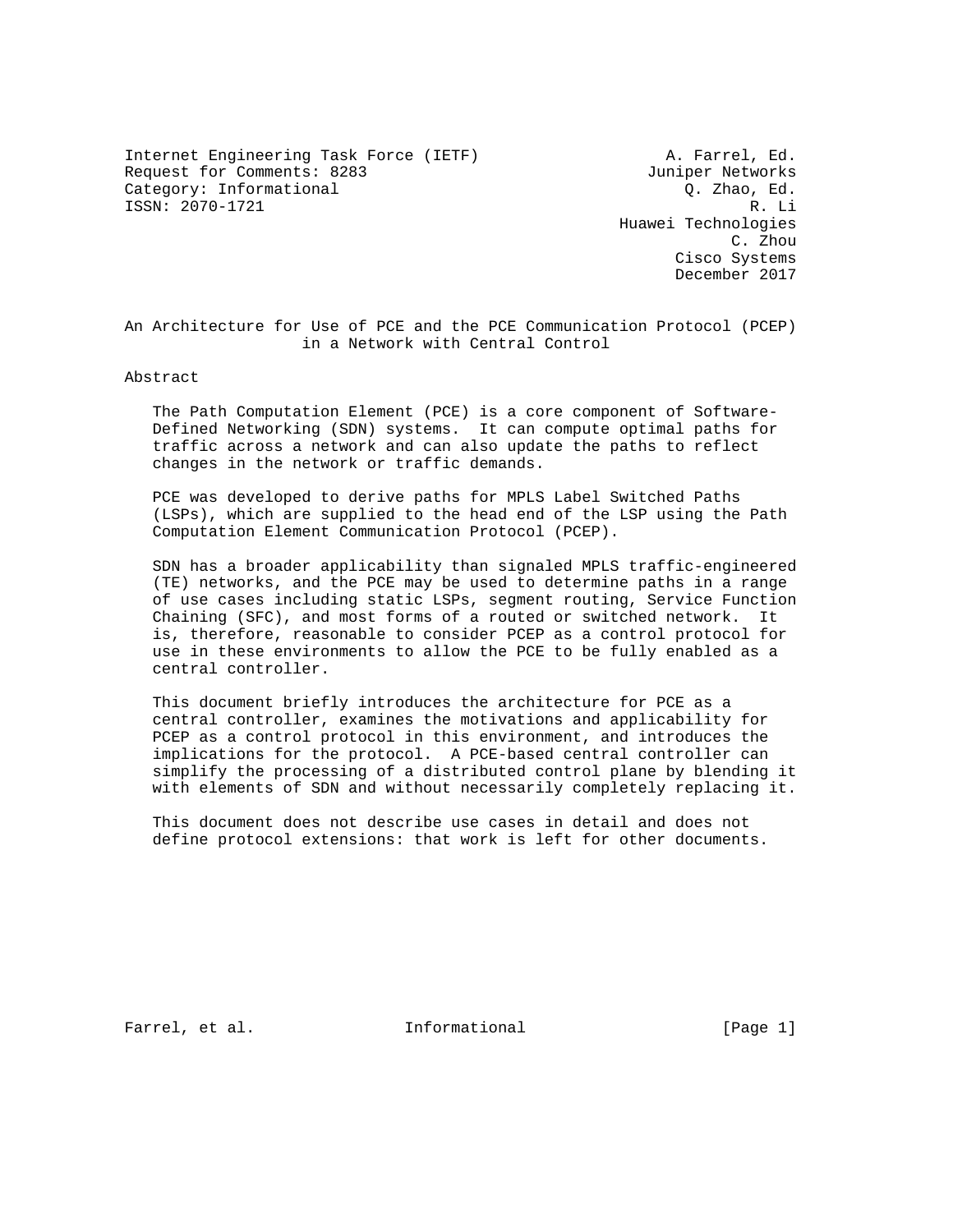Status of This Memo

 This document is not an Internet Standards Track specification; it is published for informational purposes.

 This document is a product of the Internet Engineering Task Force (IETF). It represents the consensus of the IETF community. It has received public review and has been approved for publication by the Internet Engineering Steering Group (IESG). Not all documents approved by the IESG are a candidate for any level of Internet Standard; see Section 2 of RFC 7841.

 Information about the current status of this document, any errata, and how to provide feedback on it may be obtained at https://www.rfc-editor.org/info/rfc8283.

Copyright Notice

 Copyright (c) 2017 IETF Trust and the persons identified as the document authors. All rights reserved.

 This document is subject to BCP 78 and the IETF Trust's Legal Provisions Relating to IETF Documents (https://trustee.ietf.org/license-info) in effect on the date of publication of this document. Please review these documents carefully, as they describe your rights and restrictions with respect to this document. Code Components extracted from this document must include Simplified BSD License text as described in Section 4.e of the Trust Legal Provisions and are provided without warranty as described in the Simplified BSD License.

Farrel, et al. 1nformational [Page 2]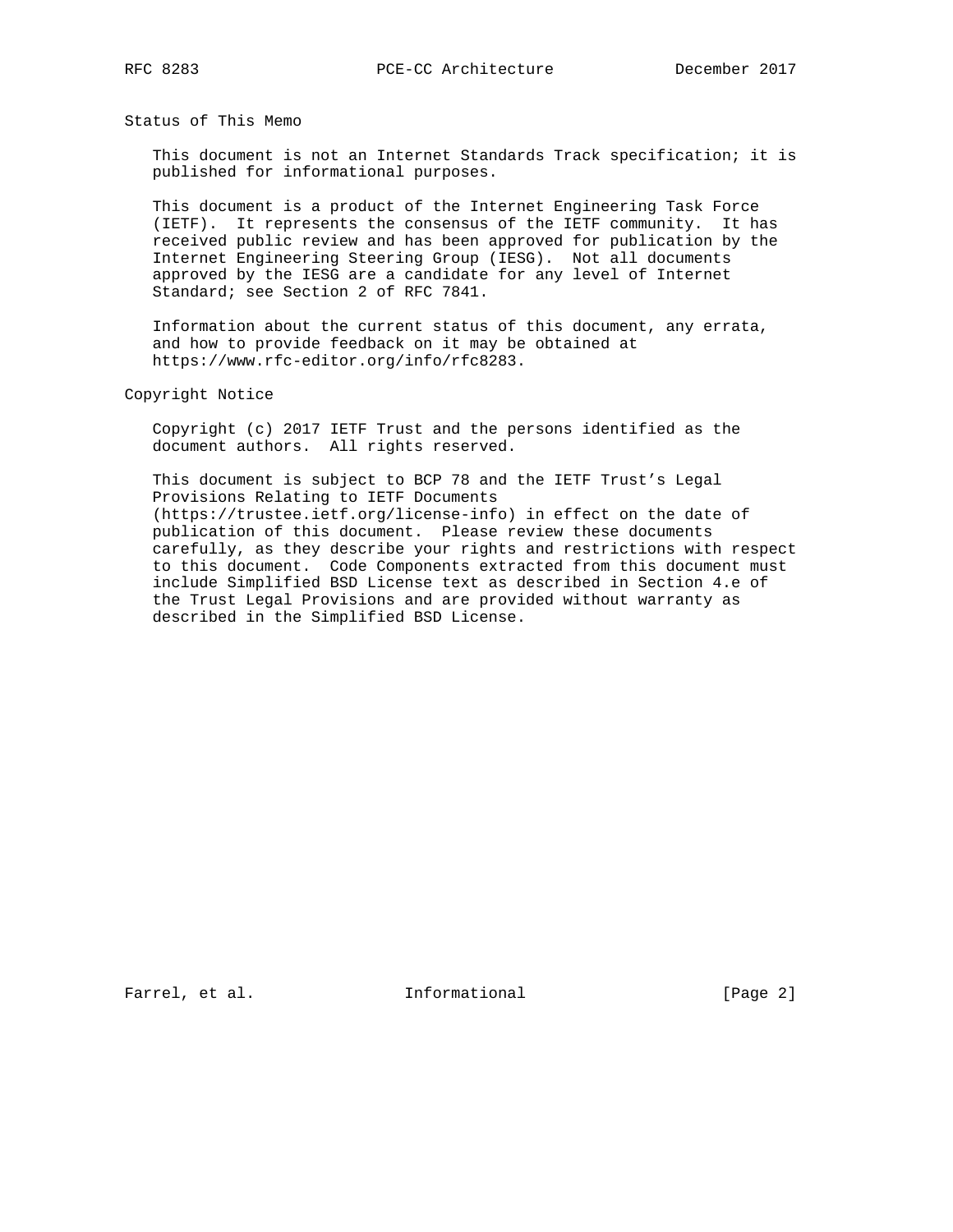# Table of Contents

| $1$ .<br>Introduction<br>$\mathbf{1} \quad \mathbf{1} \quad \mathbf{2} \quad \mathbf{3} \quad \mathbf{4} \quad \mathbf{5} \quad \mathbf{6} \quad \mathbf{7} \quad \mathbf{8} \quad \mathbf{9} \quad \mathbf{1} \quad \mathbf{1} \quad \mathbf{1} \quad \mathbf{1} \quad \mathbf{1} \quad \mathbf{1} \quad \mathbf{1} \quad \mathbf{1} \quad \mathbf{1} \quad \mathbf{1} \quad \mathbf{1} \quad \mathbf{1} \quad \mathbf{1} \quad \mathbf{1} \quad \mathbf{1} \quad \mathbf{1} \quad \mathbf{1} \quad \mathbf{$ | 3   |
|----------------------------------------------------------------------------------------------------------------------------------------------------------------------------------------------------------------------------------------------------------------------------------------------------------------------------------------------------------------------------------------------------------------------------------------------------------------------------------------------------------------|-----|
| 2.1<br>Architecture                                                                                                                                                                                                                                                                                                                                                                                                                                                                                            | 5   |
| 2.1. Resilience and Scaling                                                                                                                                                                                                                                                                                                                                                                                                                                                                                    | 8   |
| 2.1.1. Partitioned Network                                                                                                                                                                                                                                                                                                                                                                                                                                                                                     | - 9 |
| 2.1.2. Multiple Parallel Controllers                                                                                                                                                                                                                                                                                                                                                                                                                                                                           | 10  |
| 2.1.3. Hierarchical Controllers                                                                                                                                                                                                                                                                                                                                                                                                                                                                                | 12  |
| 3.                                                                                                                                                                                                                                                                                                                                                                                                                                                                                                             | 13  |
| Technology-Oriented Applicability<br>3.1.                                                                                                                                                                                                                                                                                                                                                                                                                                                                      | 14  |
| Applicability to Control-Plane Operated Networks<br>3.1.1.                                                                                                                                                                                                                                                                                                                                                                                                                                                     | 14  |
| Static LSPs in MPLS<br>3.1.2.                                                                                                                                                                                                                                                                                                                                                                                                                                                                                  | 14  |
|                                                                                                                                                                                                                                                                                                                                                                                                                                                                                                                | 15  |
|                                                                                                                                                                                                                                                                                                                                                                                                                                                                                                                | 15  |
|                                                                                                                                                                                                                                                                                                                                                                                                                                                                                                                | 15  |
| Service Function Chaining<br>3.1.6.                                                                                                                                                                                                                                                                                                                                                                                                                                                                            | 16  |
| 3.2. High-Level Applicability                                                                                                                                                                                                                                                                                                                                                                                                                                                                                  | 16  |
|                                                                                                                                                                                                                                                                                                                                                                                                                                                                                                                | 16  |
| 3.2.2. Traffic Classification                                                                                                                                                                                                                                                                                                                                                                                                                                                                                  | 17  |
| 3.2.3. Service Delivery                                                                                                                                                                                                                                                                                                                                                                                                                                                                                        | 17  |
| Protocol Implications / Guidance for Solution Developers<br>4.                                                                                                                                                                                                                                                                                                                                                                                                                                                 | 18  |
| 5.                                                                                                                                                                                                                                                                                                                                                                                                                                                                                                             | 19  |
| Manageability Considerations<br>б.                                                                                                                                                                                                                                                                                                                                                                                                                                                                             | 19  |
| 7 <sub>1</sub>                                                                                                                                                                                                                                                                                                                                                                                                                                                                                                 | 20  |
| 8 <sub>1</sub>                                                                                                                                                                                                                                                                                                                                                                                                                                                                                                 | 20  |
|                                                                                                                                                                                                                                                                                                                                                                                                                                                                                                                | 20  |
| Informative References<br>8.2.                                                                                                                                                                                                                                                                                                                                                                                                                                                                                 | 21  |
|                                                                                                                                                                                                                                                                                                                                                                                                                                                                                                                | 23  |
| Contributors<br>and the contract of the contract of the contract of the contract of the contract of the contract of the contract of the contract of the contract of the contract of the contract of the contract of the contract of the contra                                                                                                                                                                                                                                                                 | 24  |
|                                                                                                                                                                                                                                                                                                                                                                                                                                                                                                                | 25  |

1. Introduction

 The Path Computation Element (PCE) [RFC4655] was developed to offload path computation function from routers in an MPLS traffic-engineered network. Since then, the role and function of the PCE has grown to cover a number of other uses (such as GMPLS [RFC7025]) and to allow delegated control [RFC8231] and PCE-initiated use of network resources [RFC8281].

 According to [RFC7399], Software-Defined Networking (SDN) refers to a separation between the control elements and the forwarding components so that software running in a centralized system, called a controller, can act to program the devices in the network to behave in specific ways. A required element in an SDN architecture is a component that plans how the network resources will be used and how the devices will be programmed. It is possible to view this component as performing specific computations to place traffic flows

Farrel, et al. 1nformational 1999 [Page 3]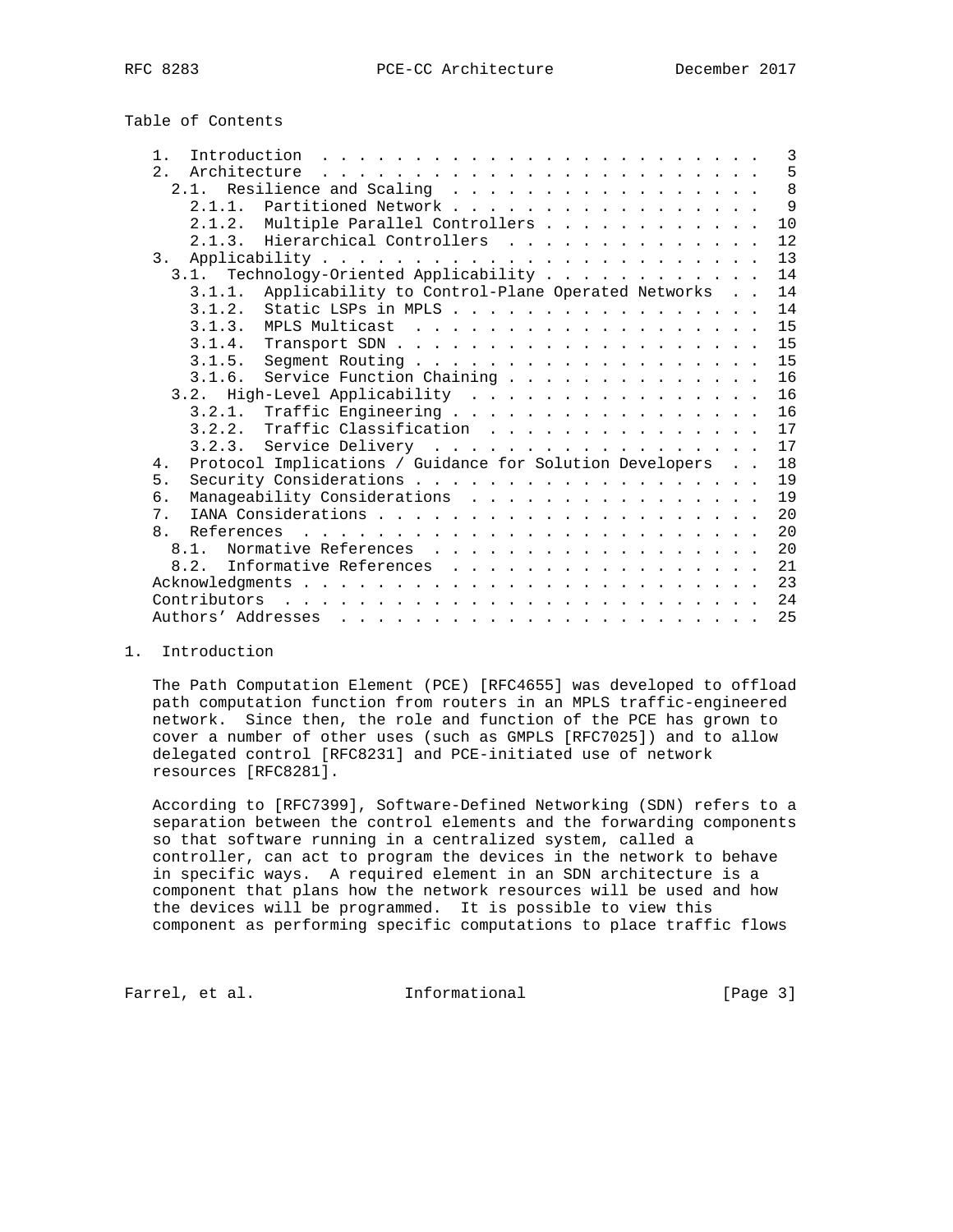within the network given knowledge of the availability of network resources, how other forwarding devices are programmed, and the way that other flows are routed. This is the function and purpose of a PCE, and the way that a PCE integrates into a wider network control system (including an SDN system) is presented in [RFC7491].

 In early PCE implementations, where the PCE was used to derive paths for MPLS Label Switched Paths (LSPs), paths were requested by network elements (known as Path Computation Clients (PCCs)), and the results of the path computations were supplied to network elements using the Path Computation Element Communication Protocol (PCEP) [RFC5440]. This protocol was later extended to allow a PCE to send unsolicited requests to the network for LSP establishment [RFC8281].

 SDN has a far broader applicability than just signaled MPLS or GMPLS traffic-engineered networks. The PCE component in an SDN system may be used to determine paths in a wide range of use cases including static LSPs, segment routing [SR-ARCH], SFC [RFC7665], and indeed any form of routed or switched network. It is, therefore, reasonable to consider PCEP as a general southbound control protocol (i.e., a control protocol for communicating from the central controller to network elements) for use in these environments to allow the PCE to be fully enabled as a central controller.

 This document introduces the architecture for PCE as a central controller as an extension of the architecture described in [RFC4655] and assumes the continued use of PCEP as the protocol used between PCE and PCC. This document also examines the motivations and applicability for PCEP as a Southbound Interface (SBI) and introduces the implications for the protocol used in this way. A PCE-based central controller can simplify the processing of a distributed control plane by blending it with elements of SDN and without necessarily completely replacing it.

 This document does not describe use cases in detail and does not define protocol extensions: that work is left for other documents.

Farrel, et al. 1nformational [Page 4]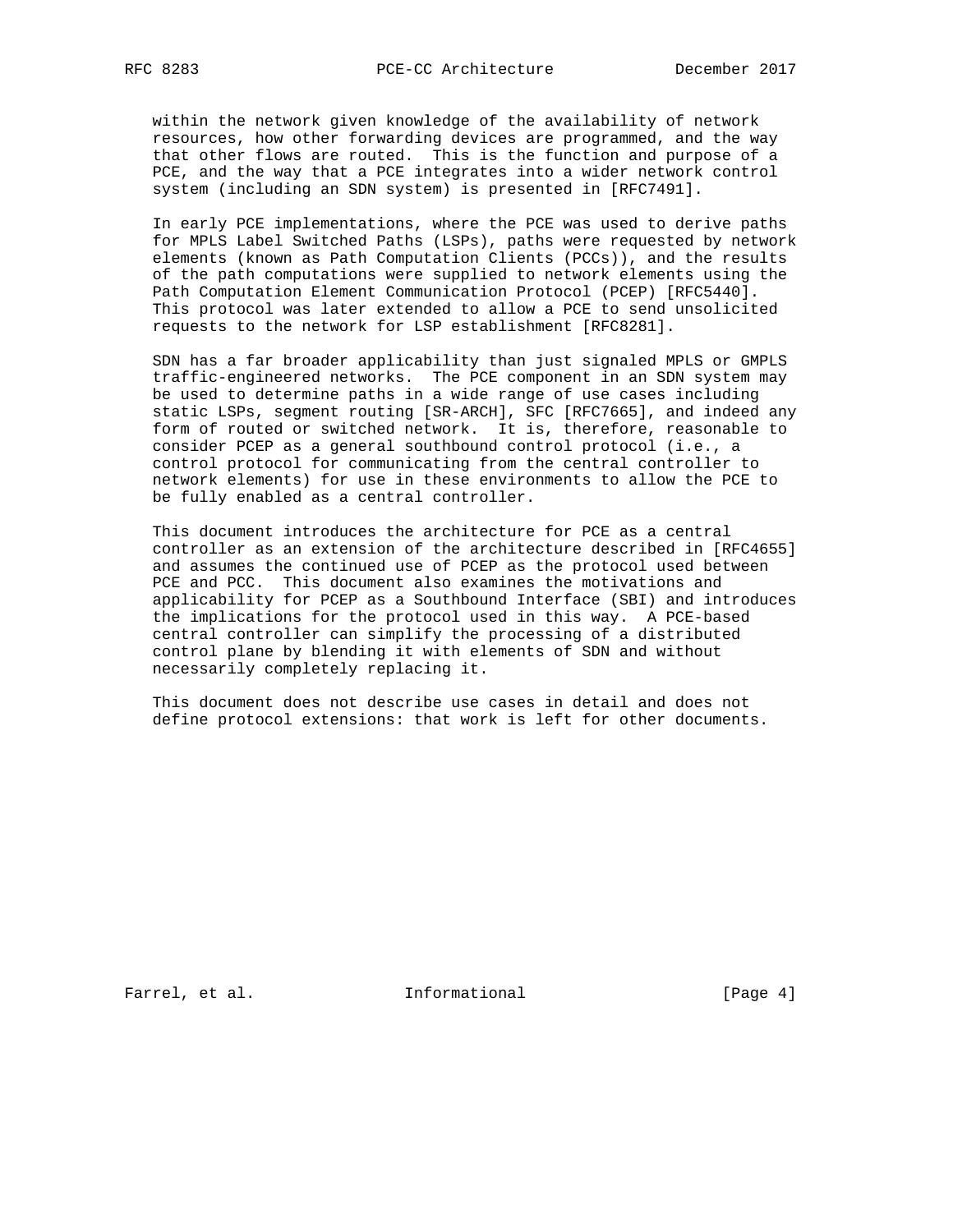# 2. Architecture

 The architecture for the use of PCE within centralized control of a network is based on the understanding that a PCE can determine how connections should be placed and how resources should be used within the network, and that the PCE can then cause those connections to be established. Figure 1 shows how this control relationship works in a network with an active control plane. This is a familiar view for those who have read and understood [RFC4655] and [RFC8281].

 In this mode of operation, the central controller is asked to create connectivity by a network orchestrator, a service manager, an Operations Support System (OSS), a Network Management Station (NMS), or some other application. The PCE-based controller computes paths with awareness of the network topology, the available resources, and the other services supported in the network. This information is held in the Traffic Engineering Database (TED) and other databases available to the PCE. Then the PCE sends a request using PCEP to one of the Network Elements (NEs), and that NE uses a control plane to establish the requested connections and reserve the network resources.

 Note that other databases (such as an LSP Database (LSP-DB)) might also be used, but for simplicity of illustration, just the TED is shown.





Farrel, et al. Informational [Page 5]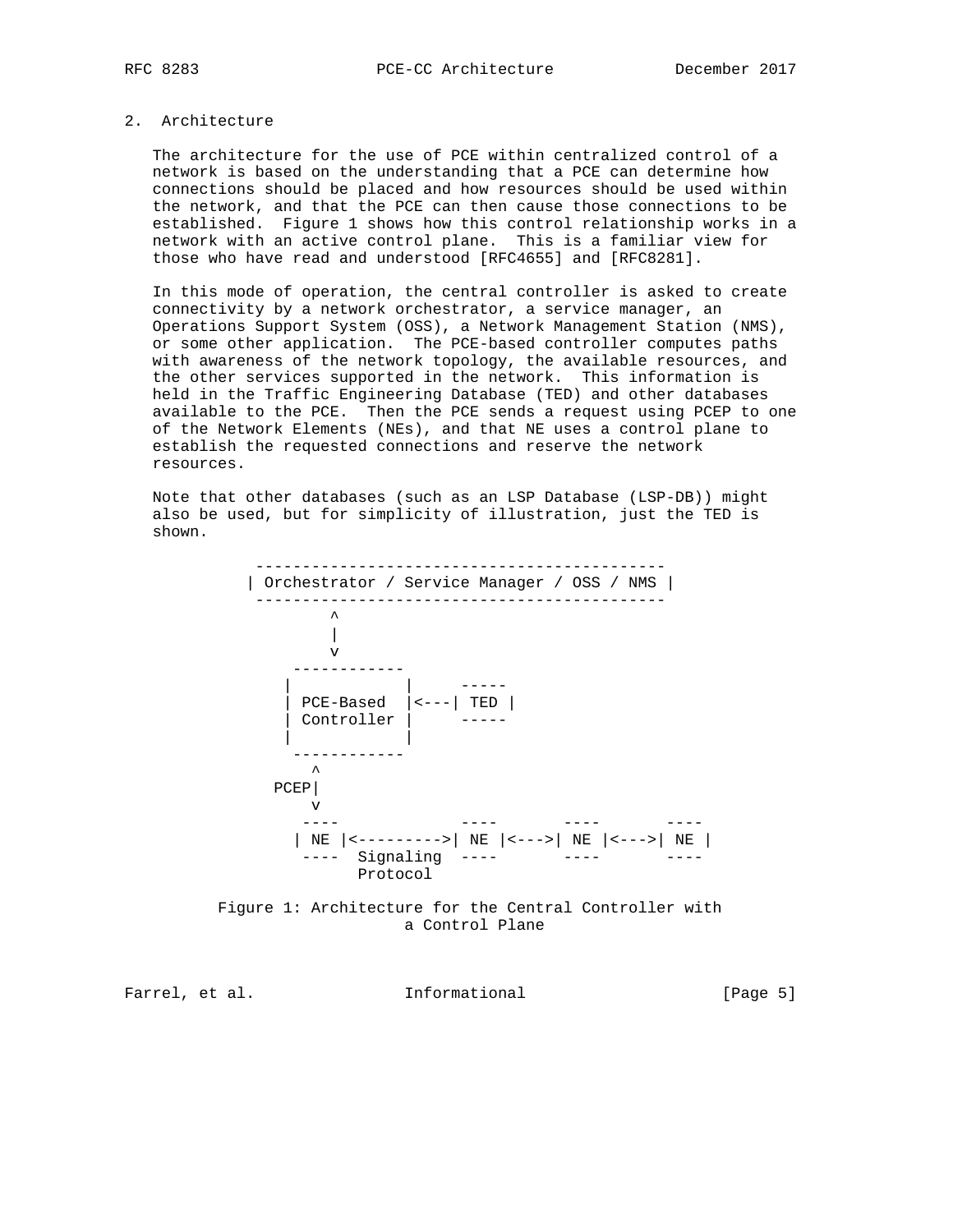Although the architecture shown in Figure 1 represents a form of SDN, one objective of SDN in some environments is to remove the dependency on a control plane. A transition architecture toward this goal is presented in [RFC7491] and is shown in Figure 2. In this case, services are still requested in the same way, and the PCE-based controller still requests use of the network using PCEP. The main difference is that the consumer of the PCEP messages is a network controller that provisions the resources and instructs the data plane using an SBI that provides an interface to each NE.



Figure 2: Architecture Including a Network Controller

 The approach in Figure 2 delivers the SDN functionality but is overly complicated and insufficiently flexible.

- o The complication is created by the use of two controllers in a hierarchical organization and the resultant use of two protocols in a southbound direction.
- o The lack of flexibility arises from the assumed or required lack of a control plane.

Farrel, et al. Informational [Page 6]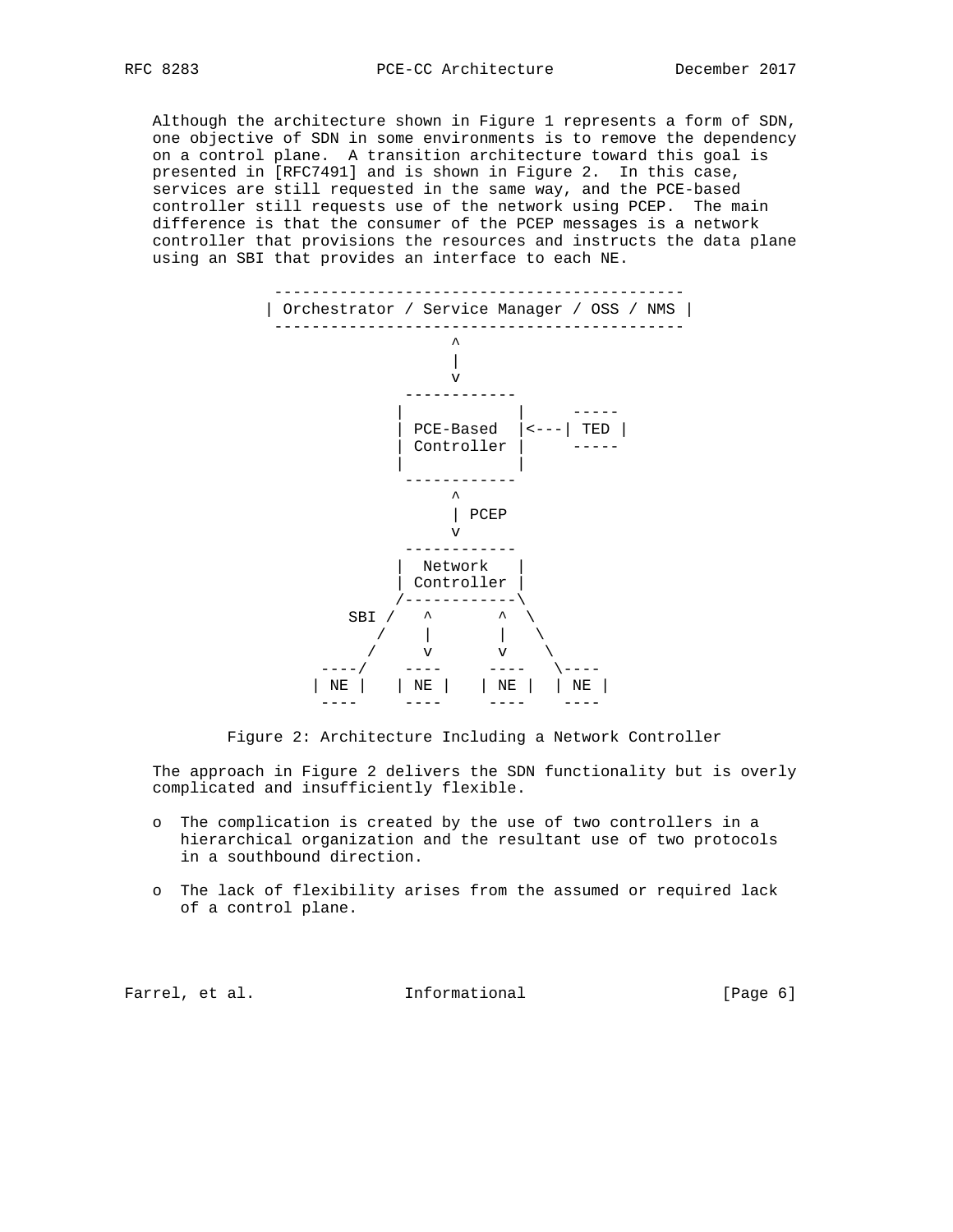This document describes an architecture that reduces the number of components and is flexible to a number of deployment models and use cases. In this hybrid approach (shown in Figure 3), the network controller is PCE enabled and can also speak PCEP as the SBI (i.e., it can communicate with each node along the path using PCEP). That means that the controller can communicate with a conventional control-plane-enabled NE using PCEP and can also use the same protocol to program individual NEs. In this way, the PCE-based controller can control a wider range of networks and deliver many different functions as described in Section 3.

 There will be a trade-off in different application scenarios. In some cases, the use of a control plane will simplify deployment (for example, by distributing recovery actions), and in other cases, a control plane may add operational complexity.

 PCEP is essentially already capable of acting as an SBI and only small, use-case-specific modifications to the protocol are needed to support this architecture. The implications for the protocol are discussed further in Section 4.



Figure 3: Architecture for Node-by-Node Central Control

Farrel, et al. 10 Informational 1999 [Page 7]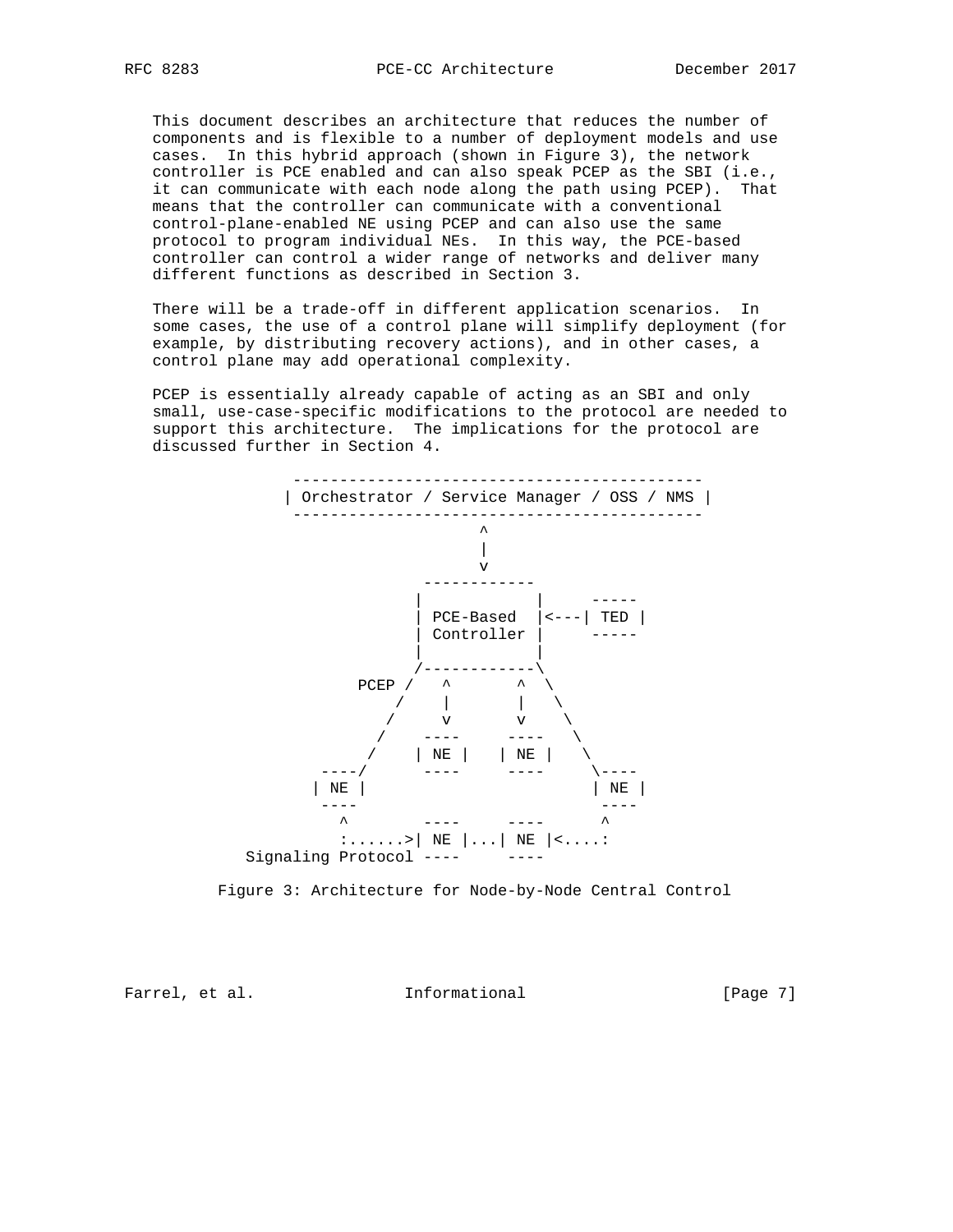## 2.1. Resilience and Scaling

 Systems with central controllers are vulnerable to two problems: failure of the controller or overload of the controller. These concerns are not unique to the use of a PCE-based controller, but they need to be addressed in this document before the PCE-based controller architecture can be considered for use in all but the smallest networks.

 There are three architectural mechanisms that can be applied to address these issues. The mechanisms are described separately for clarity, but a deployment may use any combination of the approaches.

 For simplicity of illustration, these three approaches are shown in the sections that follow without a control plane. However, the general, hybrid approach of Figure 3 is applicable in each case.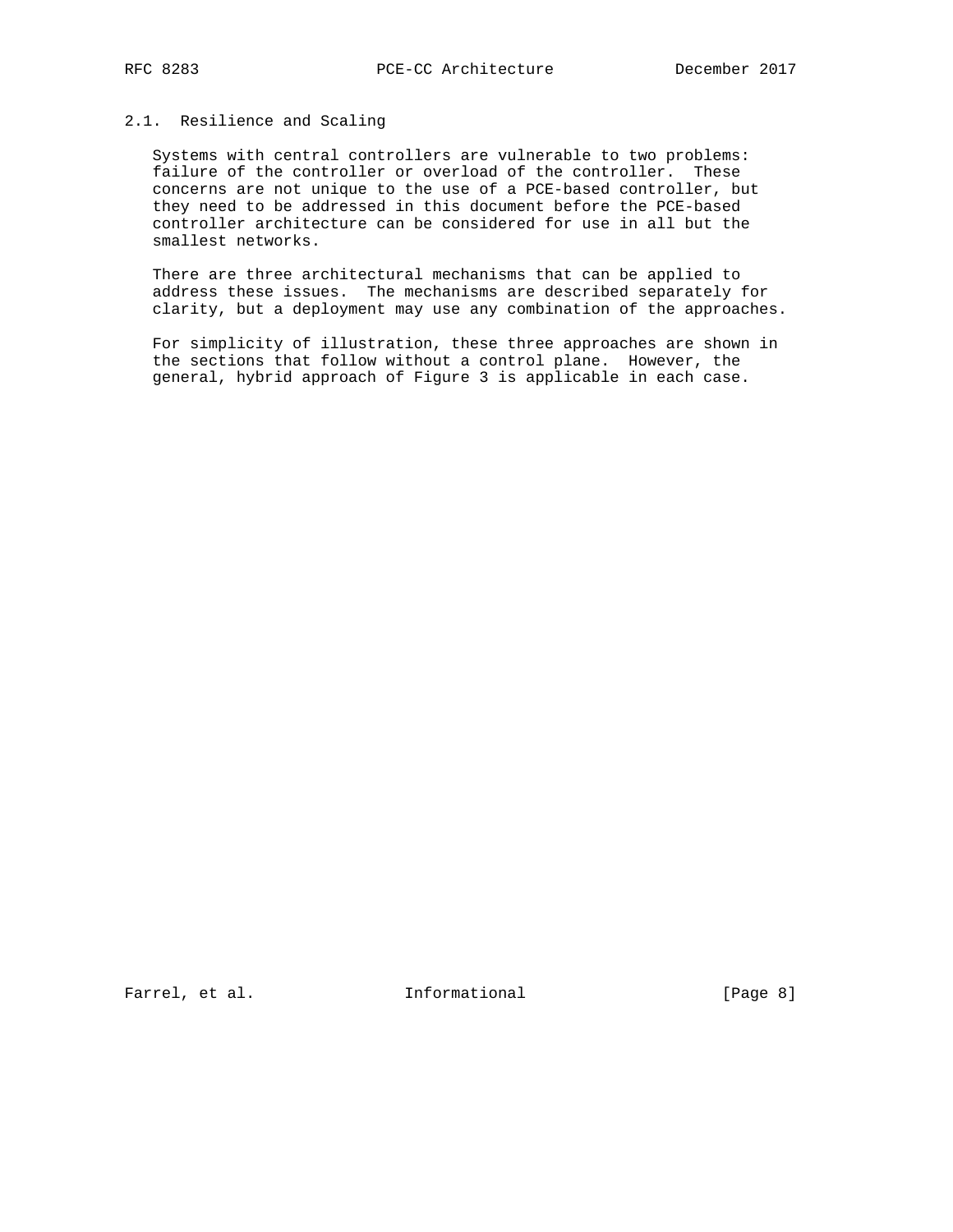## 2.1.1. Partitioned Network

 The first and simplest approach to handling controller overload or scalability is to use multiple controllers, each responsible for a part of the network. We can call the resultant areas of control "domains" [RFC4655].

 This approach is shown in Figure 4. It can clearly address some of the scaling and overload concerns since each controller now only has responsibility for a subset of the network elements. But this comes at a cost because end-to-end connections require coordination between the controllers. Furthermore, this technique does not remove the concern about a single point-of-failure even if it does reduce the impact on the network of the failure of a single controller.

 Note that PCEP is designed to work as a PCE-to-PCE protocol as well as a PCE-to-PCC protocol, so it should be possible to use it to coordinate between PCE-based controllers in this model.



Figure 4: Multiple Controllers on a Partitioned Network

Farrel, et al. 1nformational [Page 9]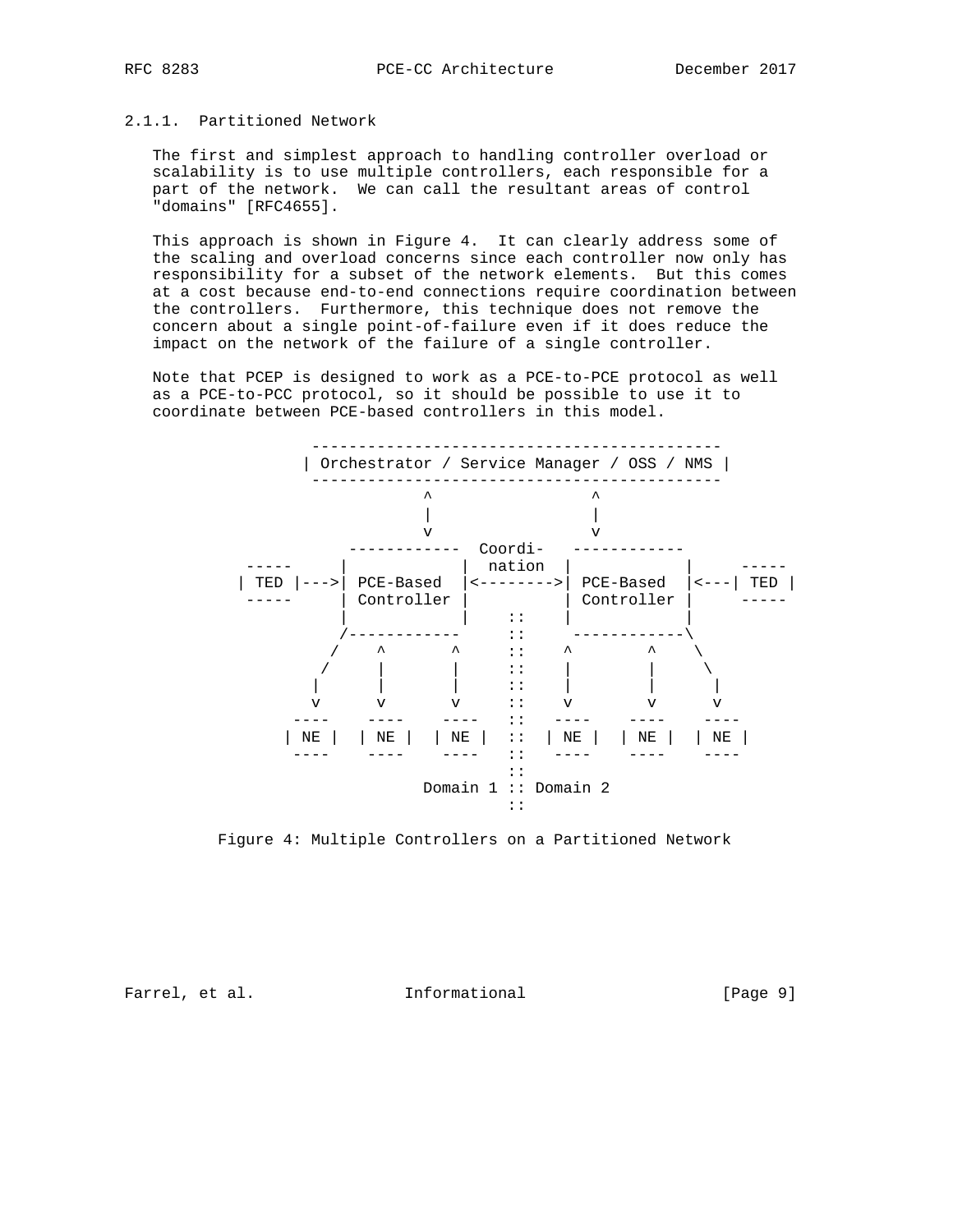# 2.1.2. Multiple Parallel Controllers

 Multiple controllers may be deployed where each controller is capable of controlling all of the network elements. Thus, the failure of any one controller will not leave the network unmanageable and, in normal circumstances, the load can be distributed across the controllers.

 Multiple parallel controllers may be deployed as shown in Figure 5. Each controller is capable of controlling all of the network elements; thus, the failure of any one controller will not leave the network unmanageable, and in normal circumstances, the load can be distributed across the controllers. In this model, the orchestrator (or any requester) must select a controller to consume its request.



Figure 5: Multiple Redundant Controllers

Farrel, et al. 1nformational [Page 10]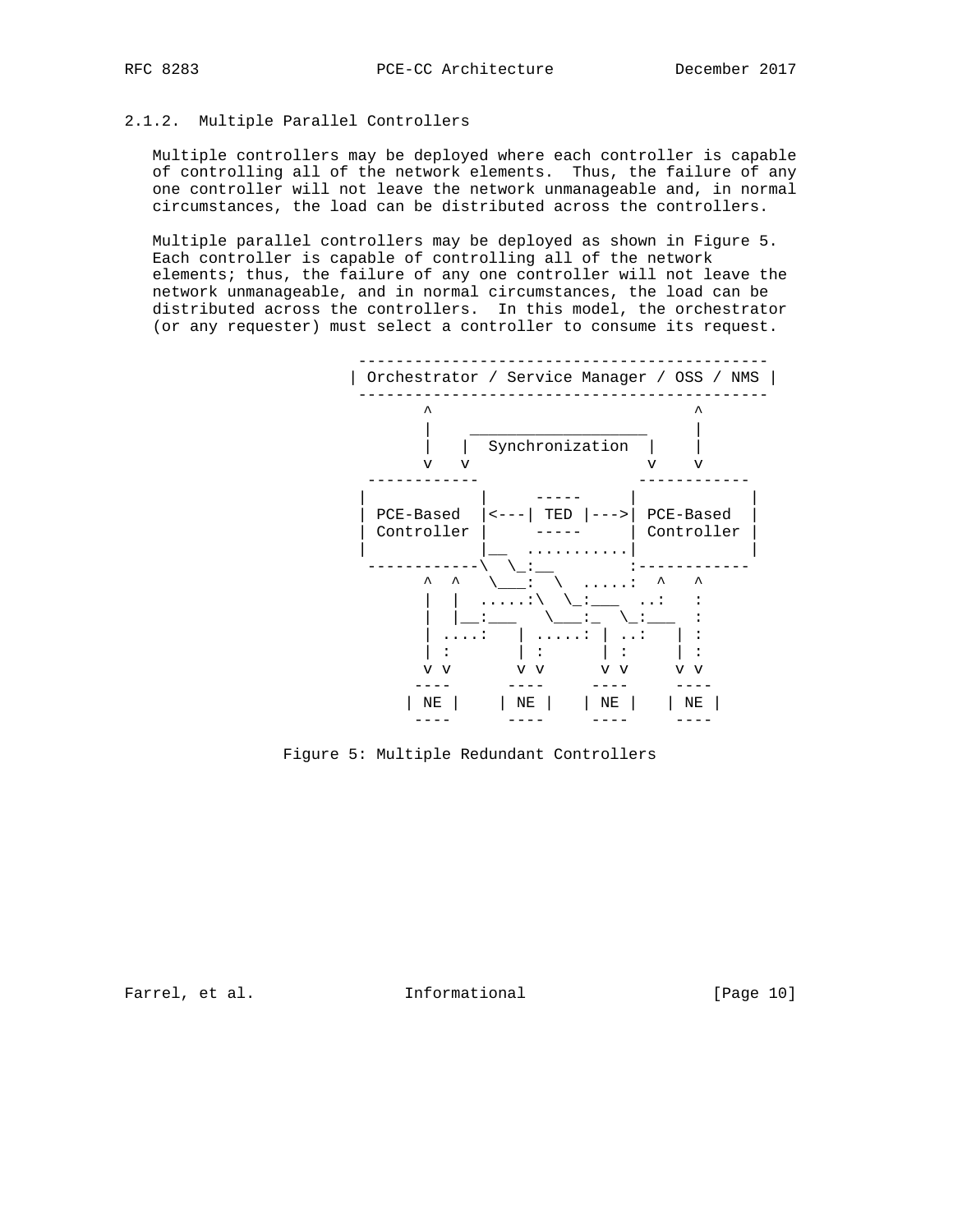An alternate approach is to present the controllers as a "cluster" that represents itself externally as a single controller as in Figure 3 but that is actually comprised of multiple controllers. The size of the cluster may be varied according to the load in the manner of Network Functions Virtualization (NFV), and the cluster is responsible for sharing load among the members of the cluster. This approach is shown in Figure 6.



Figure 6: Multiple Controllers Presented as a Cluster

 To achieve full redundancy and to be able to continue to provide full function in the event of a controller failure, the controllers must synchronize with each other. This is nominally a simple task if there are just two controllers but can actually be quite complex if state changes in the network are not to be lost. Furthermore, if there are more than two controllers, the synchronization between controllers can become a hard problem.

Farrel, et al. 1nformational [Page 11]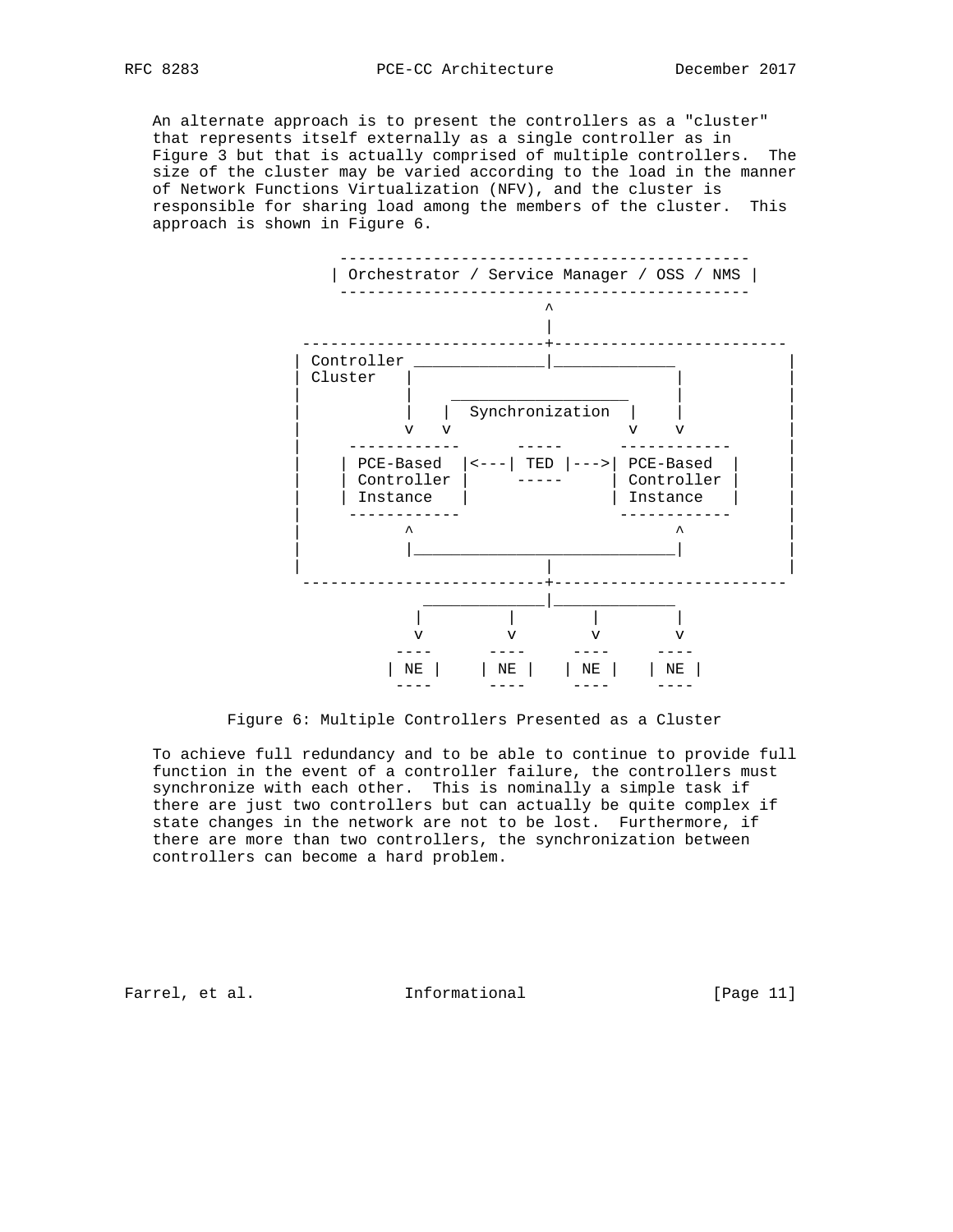Synchronization issues are often off-loaded as "database synchronization" problems, because distributed database packages have already had to address these challenges, or by using a shared database. In networking, the problem may also be addressed by collecting the state from the network (effectively using the network as a database) using normal routing protocols such as OSPF, IS-IS, and BGP. It should be noted that addressing the synchronization problem through a shared database may be hiding the issues of congestion and of a single point of failure: while the controllers may have been made resilient by allowing redundancy, the shared database is still a problem, so the whole system is still vulnerable.

# 2.1.3. Hierarchical Controllers

 Figure 7 shows an approach with hierarchical controllers. This approach was developed for PCEs in [RFC6805] and appears in various SDN architectures where a "parent PCE", an "orchestrator", or a "super controller" takes responsibility for a high-level view of the network before distributing tasks to lower-level PCEs or controllers.

 On its own, this approach does little to protect against the failure of a controller, but it can make significant improvements in loading and scaling of the individual controllers. It also offers a good way to support end-to-end connectivity across multiple administrative or technology-specific domains.

 Note that this model can be arbitrarily recursive with a PCE-based controller being the child of one parent PCE-based controller while acting as the parent of another set of PCE-based controllers.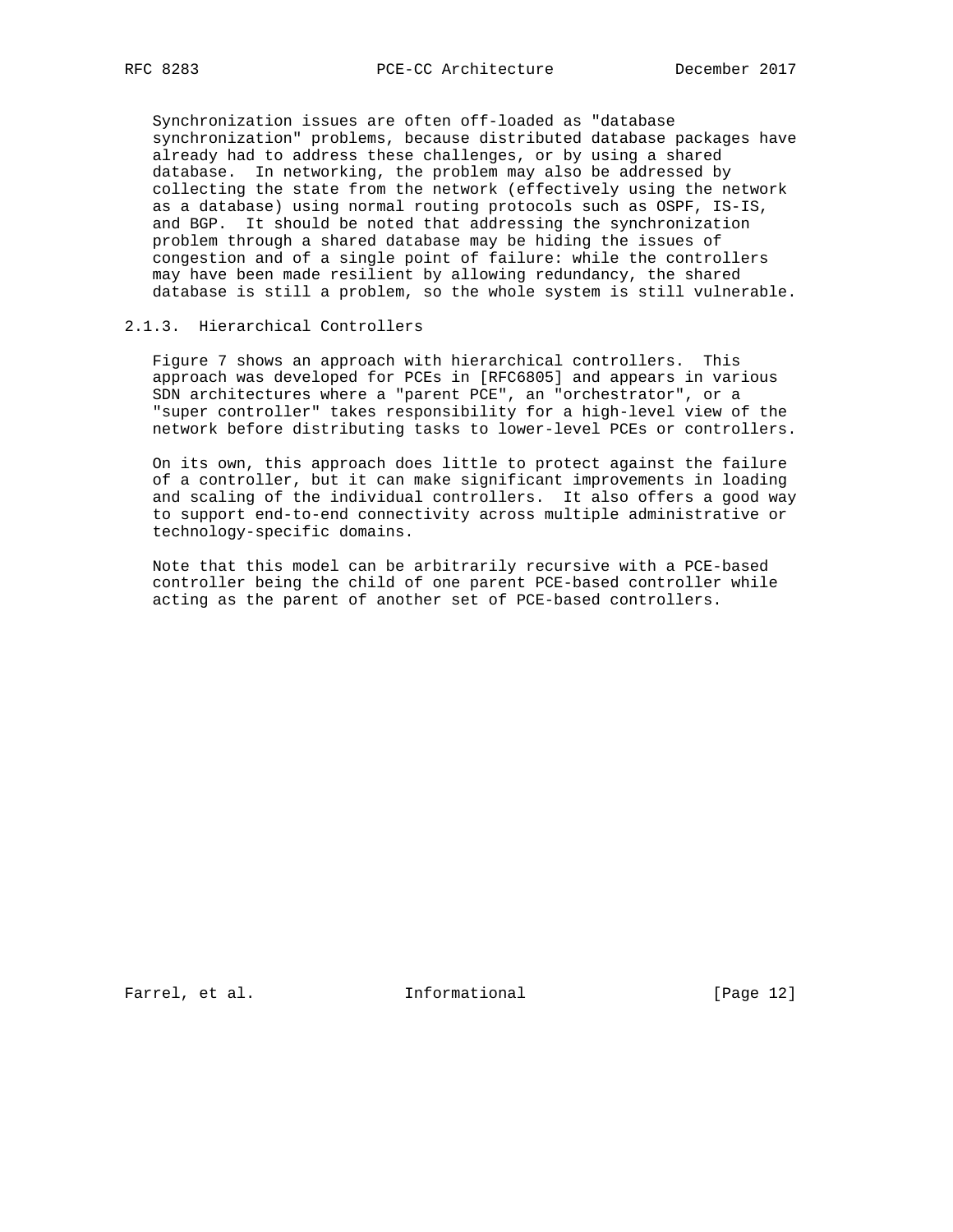

Figure 7: Hierarchical Controllers

### 3. Applicability

 This section gives a very high-level introduction to the applicability of a PCE-based centralized controller. There is no attempt to explain each use case in detail, and the inclusion of a use case is not intended to suggest that deploying a PCE-based controller is a mandatory or recommended approach. The sections below are provided as a stimulus to the discussion of the applicability of a PCE-based controller, and it is expected that separate documents will be written to develop the use cases in which there is interest for implementation and deployment. As described in

Farrel, et al. 1nformational [Page 13]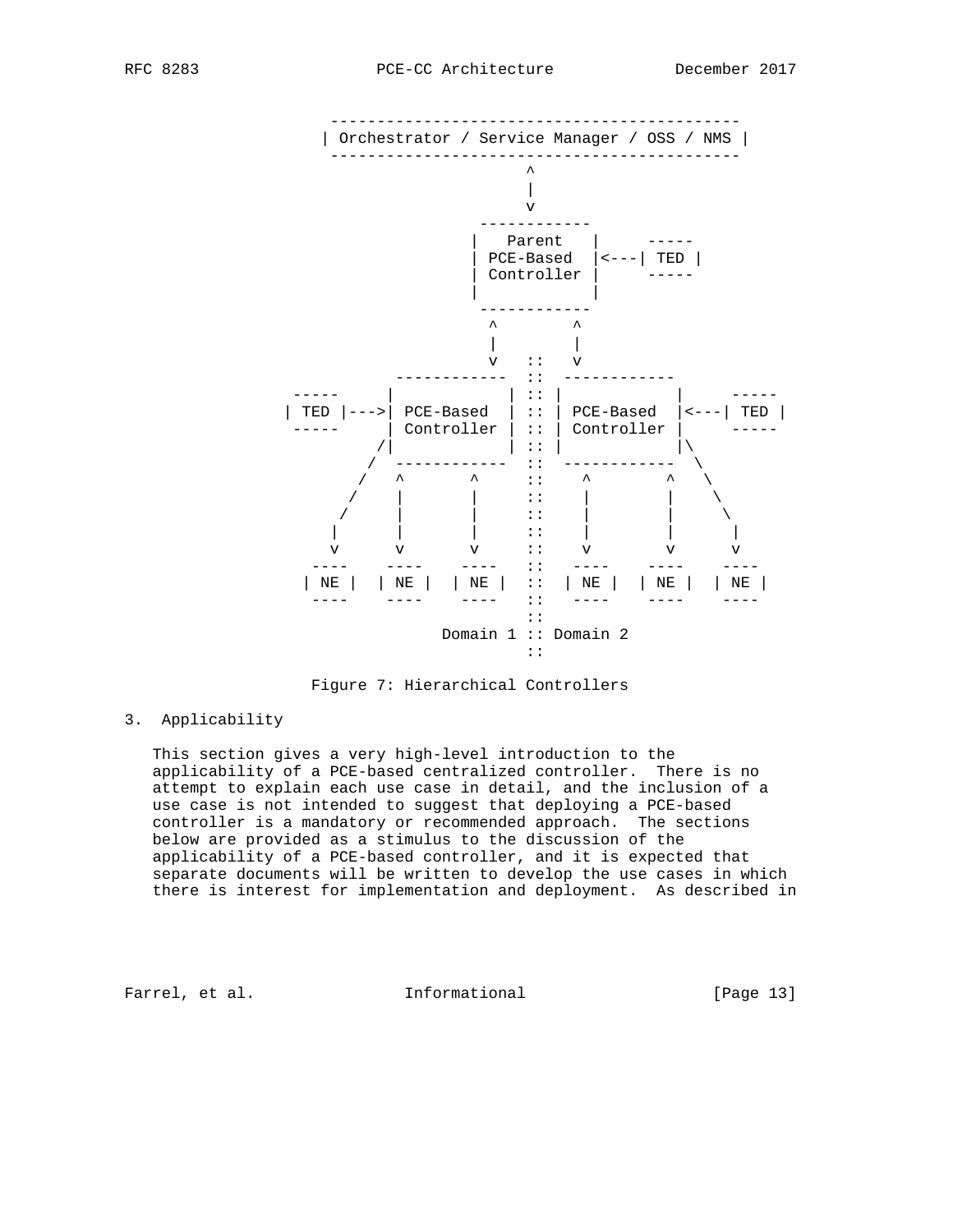Section 4, specific enhancements to PCEP may be needed for some of these use cases, and it is expected that the documents that develop each use case will also address any extensions to PCEP.

 The rest of this section is divided into two sub-sections. The first approaches the question of applicability from a consideration of the network technology. The second looks at the high-level functions that can be delivered by using a PCE-based controller.

 As previously mentioned, this section is intended to just make suggestions. Thus, the material supplied is very brief. The omission of a use case is in no way meant to imply some limit on the applicability of PCE-based control.

3.1. Technology-Oriented Applicability

 This section provides a list of use cases based on network technology.

3.1.1. Applicability to Control-Plane Operated Networks

 This mode of operation is the common approach for an active, stateful PCE to control a traffic-engineered MPLS or GMPLS network [RFC8231]. Note that the PCE-based controller determines what LSPs are needed and where to place them. PCEP is used to instruct the head end of each LSP, and the head end signals in the control plane to set up the LSP.

 In this mode of operation, the PCE may construct its TED in a number of ways as described in [RFC4655], including (but not limited to) participating in the IGP or receiving information from a network element via BGP-LS [RFC7752].

3.1.2. Static LSPs in MPLS

 Static LSPs are provisioned without the use of a control plane. This means that they are established using a management plane or "manual" configuration.

 Static LSPs can be provisioned as explicit label instructions at each hop on the end-to-end path LSP. Each router along the path must be told what label-forwarding instructions to program and what resources to reserve. The PCE-based controller keeps a view of the network and determines the paths of the end-to-end LSPs just as it does for the use case described in Section 3.1.1, but the controller uses PCEP to communicate with each router along the path of the end-to-end LSP. In this case, the PCE-based controller will take responsibility for managing some part of the MPLS label space for each of the routers

Farrel, et al. 1nformational [Page 14]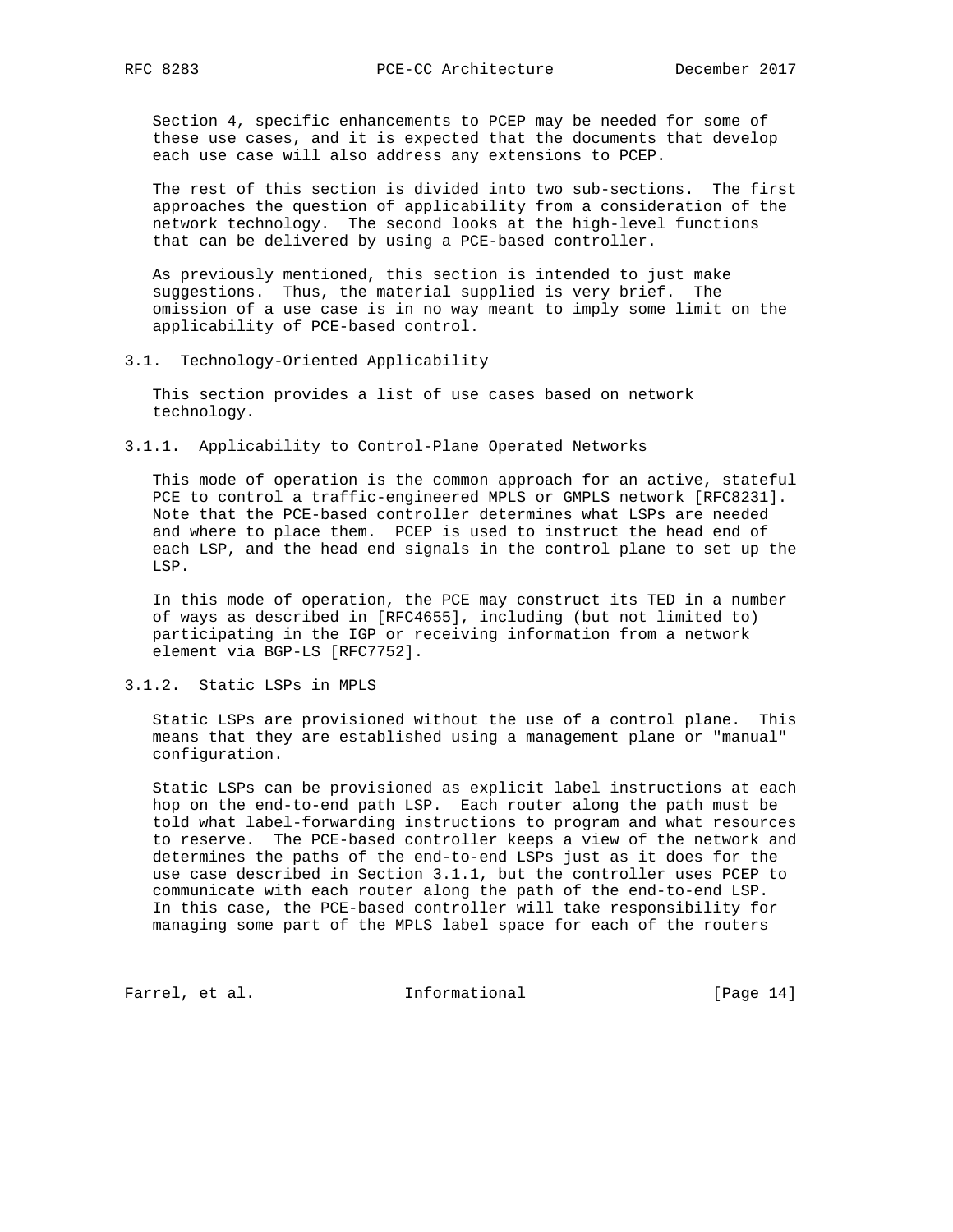that it controls, and it may taker wider responsibility for partitioning the label space for each router and allocating different parts for different uses, communicating the ranges to the router using PCEP.

# 3.1.3. MPLS Multicast

 Multicast LSPs may be provisioned with a control plane or as static LSPs. No extra considerations apply above those described in Sections 3.1.1 and 3.1.2 except, of course, to note that the PCE must also include the instructions about where the LSP branches, i.e., where packets must be copied.

#### 3.1.4. Transport SDN

 Transport SDN (T-SDN) is the application of SDN techniques to transport networks. In this respect, a transport network is a network built from any technology below the IP layer and designed to carry traffic transparently in a connection-oriented way. Thus, an MPLS traffic-engineered network is a transport network, although it is more common to consider technologies such as Time Division Multiplexing (TDM) and Optical Transport Networks (OTNs) to be transport networks.

 Transport networks may be operated with or without a control plane and may have point-to-point or point-to-multipoint connections. Thus, all of the considerations in Sections 3.1.1, 3.1.2, and 3.1.3 apply so that the normal PCEP message allows a PCE-based central controller to provision a transport network. It is usually the case that additional technology-specific parameters are needed to configure the NEs or LSPs in transport networks, such as optical characteristic. Such parameters will need to be carried in the PCEP messages: new protocol extensions may be needed, as described, for example, in [PCEP-WSON-RWA].

### 3.1.5. Segment Routing

 Segment routing is described in [SR-ARCH]. It relies on a series of forwarding instructions being placed in the header of a packet. At each hop in the network, a router looks at the first instruction and may: continue to forward the packet unchanged; strip the top instruction and forward the packet; or strip the top instruction, insert some additional instructions, and forward the packet.

 The segment routing architecture supports operations that can be used to steer packet flows in a network, thus providing a form of traffic engineering. A PCE-based controller can be responsible for computing the paths for packet flows in a segment routing network, configuring

Farrel, et al. 1nformational [Page 15]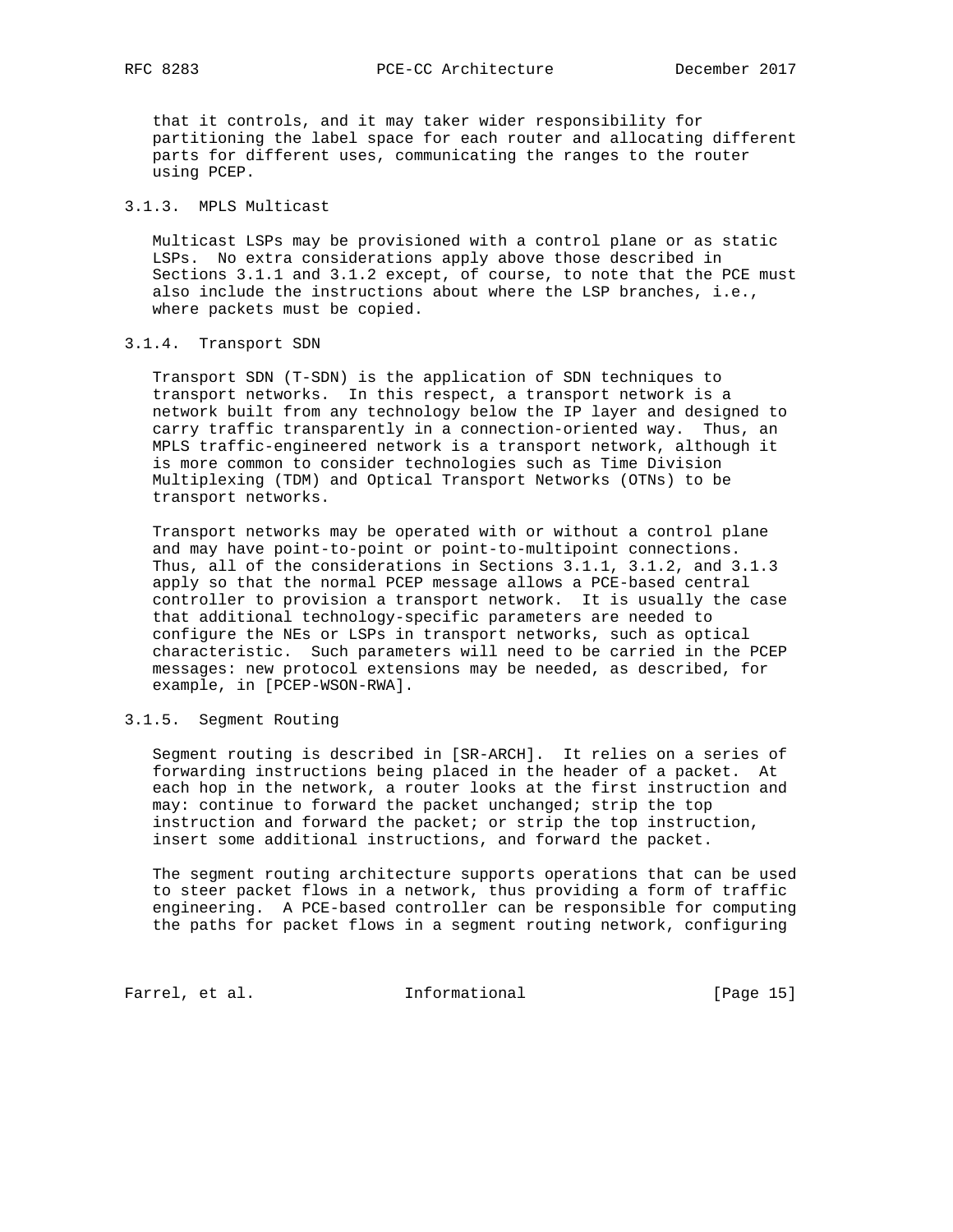the forwarding actions on the routers, and telling the edge routers what instructions to attach to packets as they enter the network. These last two operations can be achieved using PCEP, and the PCE-based controller will assume responsibility for managing the space of labels or path identifiers used to determine how packets are forwarded.

### 3.1.6. Service Function Chaining

 SFC is described in [RFC7665]. It is the process of directing traffic in a network such that it passes through specific hardware devices or virtual machines (known as service function nodes) that can perform particular desired functions on the traffic. The set of functions to be performed and the order in which they are to be performed is known as a service function chain. The chain is enhanced with the locations at which the service functions are to be performed to derive a Service Function Path (SFP). Each packet is marked as belonging to a specific SFP, and that marking lets each successive service function node know which functions to perform and to which service function node to send the packet next.

 To operate an SFC network, the service function nodes must be configured to understand the packet markings, and the edge nodes must be told how to mark packets entering the network. Additionally, it may be necessary to establish tunnels between service function nodes to carry the traffic.

 Planning an SFC network requires load balancing between service function nodes and traffic engineering across the network that connects them. These are operations that can be performed by a PCE-based controller, and that controller can use PCEP to program the network and install the service function chains and any required tunnels.

#### 3.2. High-Level Applicability

 This section provides a list of the high-level functions that can be delivered by using a PCE-based controller.

#### 3.2.1. Traffic Engineering

 According to [RFC2702], TE is concerned with performance optimization of operational networks. In general, it encompasses the application of technology and scientific principles to the measurement, modeling, characterization, control of Internet traffic, and application of such knowledge and techniques to achieve specific performance objectives.

Farrel, et al. 1nformational [Page 16]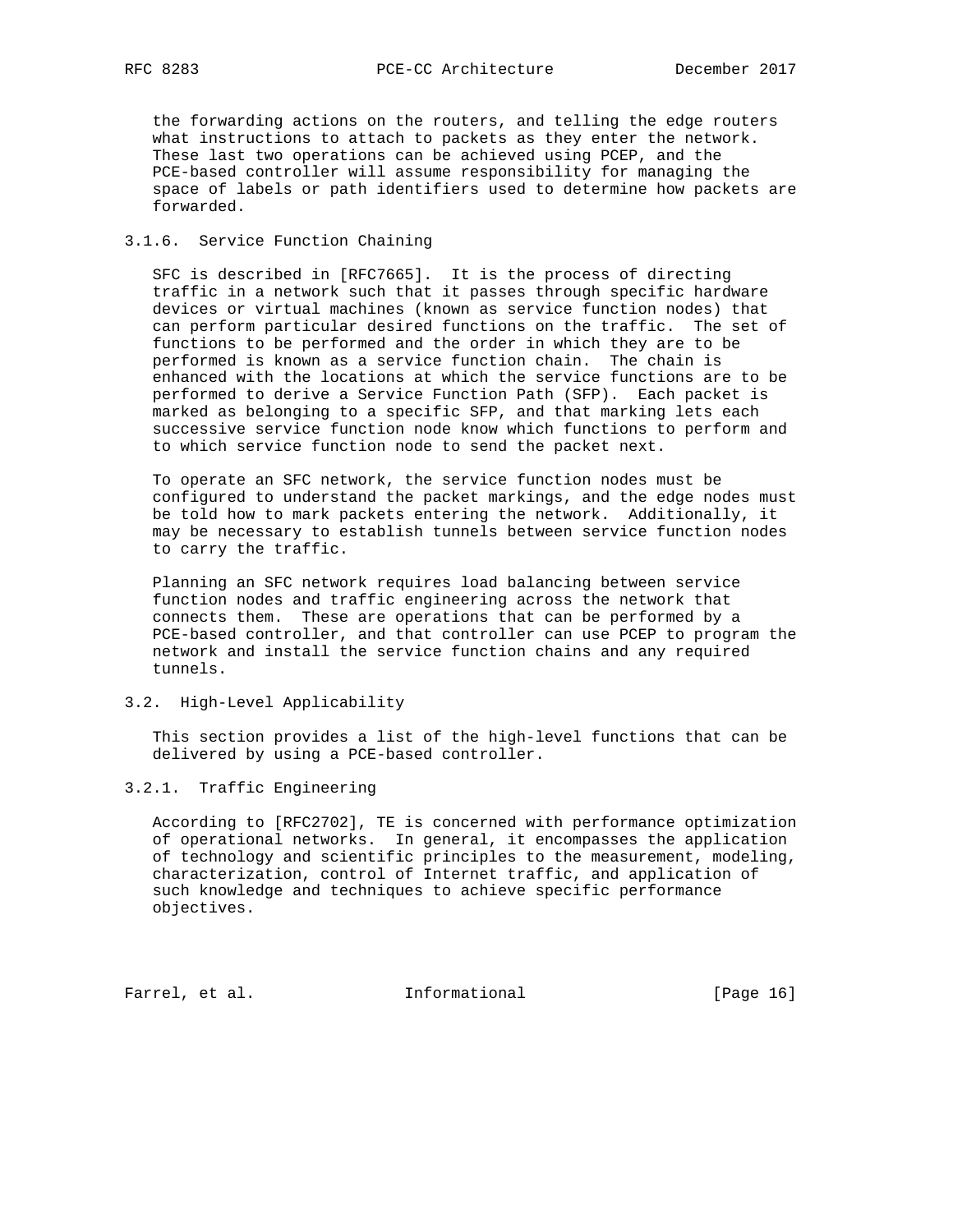From a practical point of view, this involves having an understanding of the topology of the network, the characteristics of the nodes and links in the network, and the traffic demands and flows across the network. It also requires that actions can be taken to ensure that traffic follows specific paths through the network.

 PCE was specifically developed to address TE in an MPLS network, so a PCE-based controller is well suited to analyze TE problems and supply answers that can be installed in the network using PCEP. PCEP can be responsible for initiating paths across the network through a control plane or for installing state in the network node by node such as in a segment-routed network (see Section 3.1.5) or by configuring IGP metrics.

## 3.2.2. Traffic Classification

 Traffic classification is an important part of traffic engineering. It is the process of looking at a packet to determine how it should be treated as it is forwarded through the network. It applies in many scenarios including MPLS traffic engineering (where it determines what traffic is forwarded onto which LSPs); segment routing (where it is used to select which set of forwarding instructions to add to a packet); and SFC (where it indicates along which service function path a packet should be forwarded). In conjunction with traffic engineering, traffic classification is an important enabler for load balancing.

 Traffic classification is closely linked to the computational elements of planning for the network functions just listed because it determines how traffic load is balanced and distributed through the network. Therefore, selecting what traffic classification should be performed by a router is an important part of the work done by a PCE-based controller.

 Instructions can be passed from the controller to the routers using PCEP. These instructions tell the routers how to map traffic to paths or connections.

#### 3.2.3. Service Delivery

 Various network services may be offered over a network. These include protection services (including end-to-end protection [RFC4427], restoration after failure, and fast reroute [RFC4090]); Virtual Private Network (VPN) services (such as Layer 3 VPNs [RFC4364] or Ethernet VPNs [RFC7432]); or Pseudowires [RFC3985].

Farrel, et al. 1nformational [Page 17]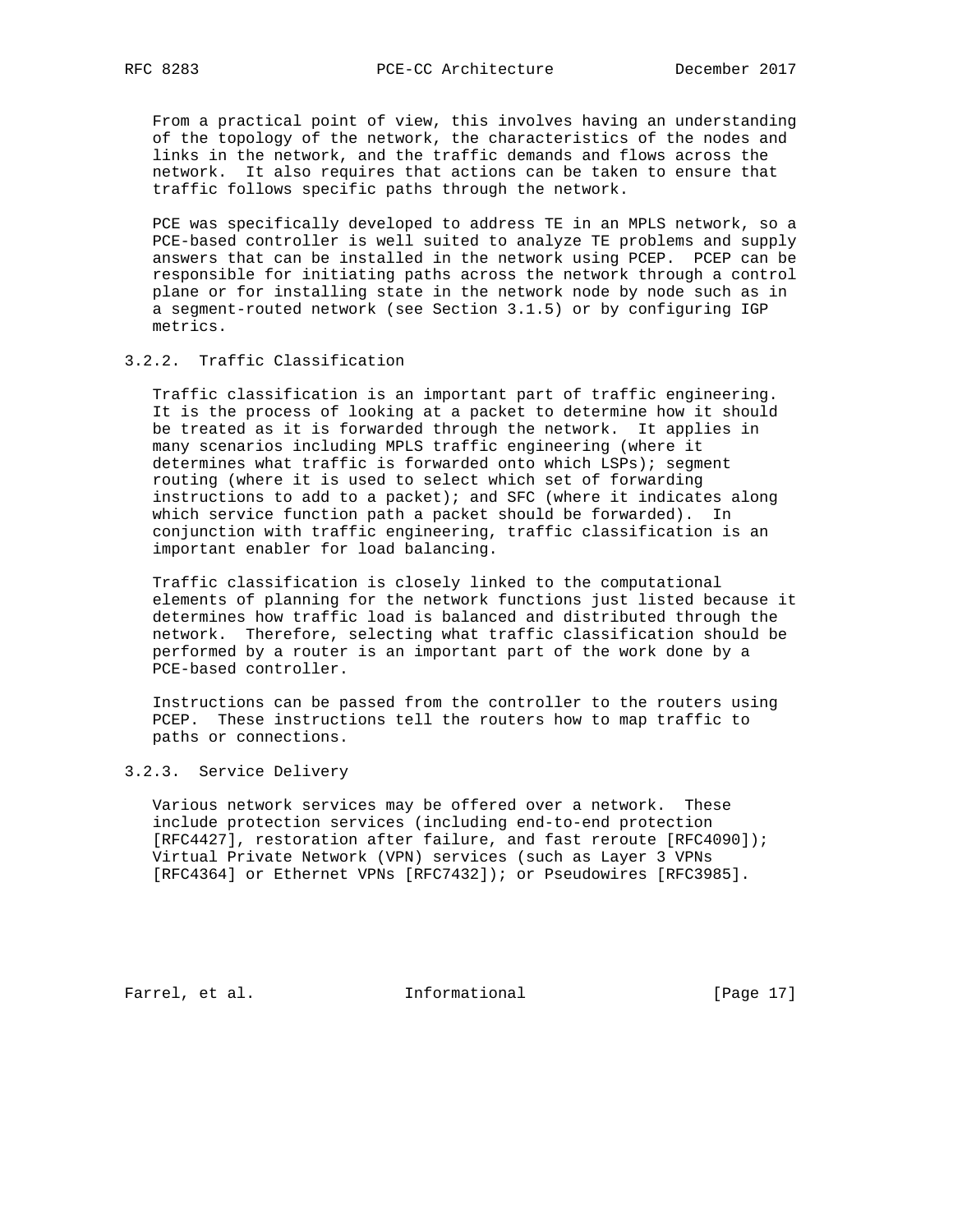Delivering services over a network in an optimal way requires coordination in the way that network resources are allocated to support the services. A PCE-based central controller can consider the whole network and all components of a service at once when planning how to deliver the service. It can then use PCEP to manage the network resources and to install the necessary associations between those resources.

## 4. Protocol Implications / Guidance for Solution Developers

 PCEP is a push-pull protocol that is designed to move requests and responses between a server (the PCE) and clients (the PCCs, i.e., the network elements). In particular, it has a message (the LSP Initiate Request (PCInitiate); see [RFC8281]) that can be sent by the PCE to install state or cause actions at the PCC and a response message (Path Computation State Report (PCRpt)) that is used to confirm the request.

 As such, there is an expectation that only relatively minor changes to PCEP are required to support the concept of a PCE-based controller. The only work expected to be needed is extensions to existing PCEP messages to carry additional or specific information elements for the individual use cases, which maintain backward compatibility and do not impact existing PCEP deployments. [RFC5440] already describes how legacy implementations handle unknown protocol extensions and how to use the PCEP Open message to indicate support for PCEP features. Where possible, consistent with the general principles of how protocols are extended, any additions to the protocol should be made in a generic way such that they are open to use in a range of applications.

 It is anticipated that new documents (such as [PCEP-CONTROLLER]) will be produced for each use case dependent on support and demand. Such documents will explain the use case and define the necessary protocol extensions.

 Protocol extensions could have impact on existing PCEP deployments and the interoperability between different implementations. It is anticipated that changes of the PCEP protocol or addition of information elements could require additional testing to ensure interoperability between different PCEP implementations.

 It is reasonable to expect that implementations are able to select a subset or profile of the protocol extensions and PCEP features that are relevant for the application scenario in which they will be deployed. Identification of these profiles should form part of the protocol itself so that interoperability can be easily determined and testing can be limited to the specific profiles.

Farrel, et al. 1nformational [Page 18]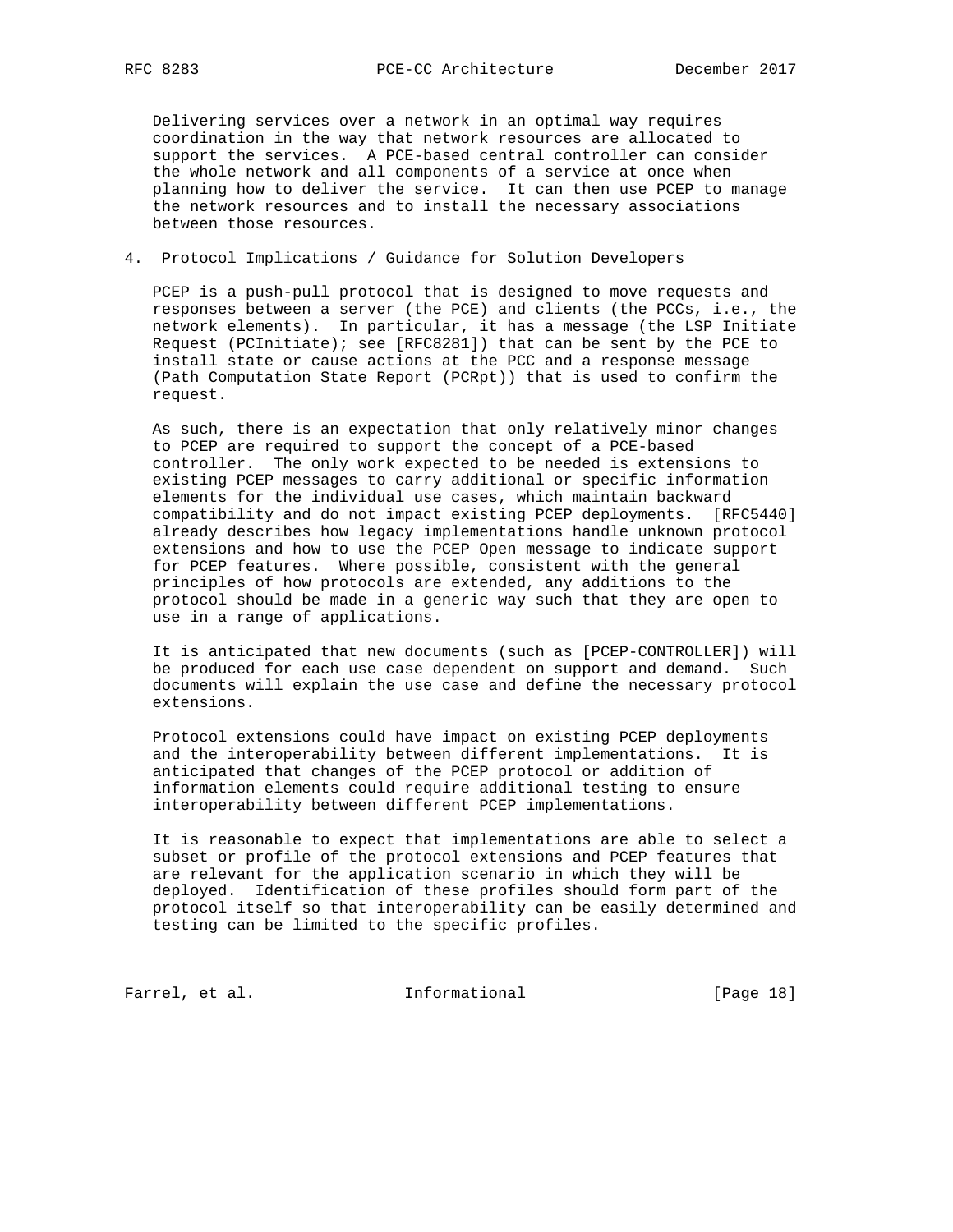Note that protocol mechanisms to handle synchronization of state in parallel PCE-based controllers will also be required if parallel controllers are used as described in Section 2.1.2. In [RFC8231], there is a discussion of mechanisms to achieve PCE state synchronization.

### 5. Security Considerations

 Security considerations for a PCE-based controller are little different from those for any other PCE system. That is, the operation relies heavily on the use and security of PCEP, so consideration should be given to the security features discussed in [RFC5440] and the additional mechanisms described in [RFC8253].

 It should be observed that the trust model of a network that operates without a control plane is different from one with a control plane. The conventional "chain of trust" used with a control plane is replaced by individual trust relationships between the controller and each individual NE. This model may be considerably easier to manage, so it is more likely to be operated with a high level of security.

 However, an architecture with a central controller has a central point of failure, and this is also a security weakness since the network can be vulnerable to denial-of-service attacks on the controller. Similarly, the central controller provides a focus for interception and modification of messages sent to individual NEs. In short, while the interactions with a PCE-based controller are not substantially different to those in any other SDN architecture, the security implications of SDN have not been fully discussed or described. Therefore, protocol and applicability work-around solutions for this architecture must take proper account of these concerns.

 It is expected that each new document that is produced for a specific use case will also include considerations of the security impacts of the use of a PCE-based central controller on the network type and services being managed.

6. Manageability Considerations

 The architecture described in this document is a management architecture: the PCE-based controller is a management component that controls the network through a southbound control protocol (PCEP).

 An implementation of a PCE-based controller will require access to information about the state of the network, its nodes, and its links. Some of this will be the TED as is normal for a PCE and can be collected using the mechanisms already in place (such as listening to

Farrel, et al. 1nformational [Page 19]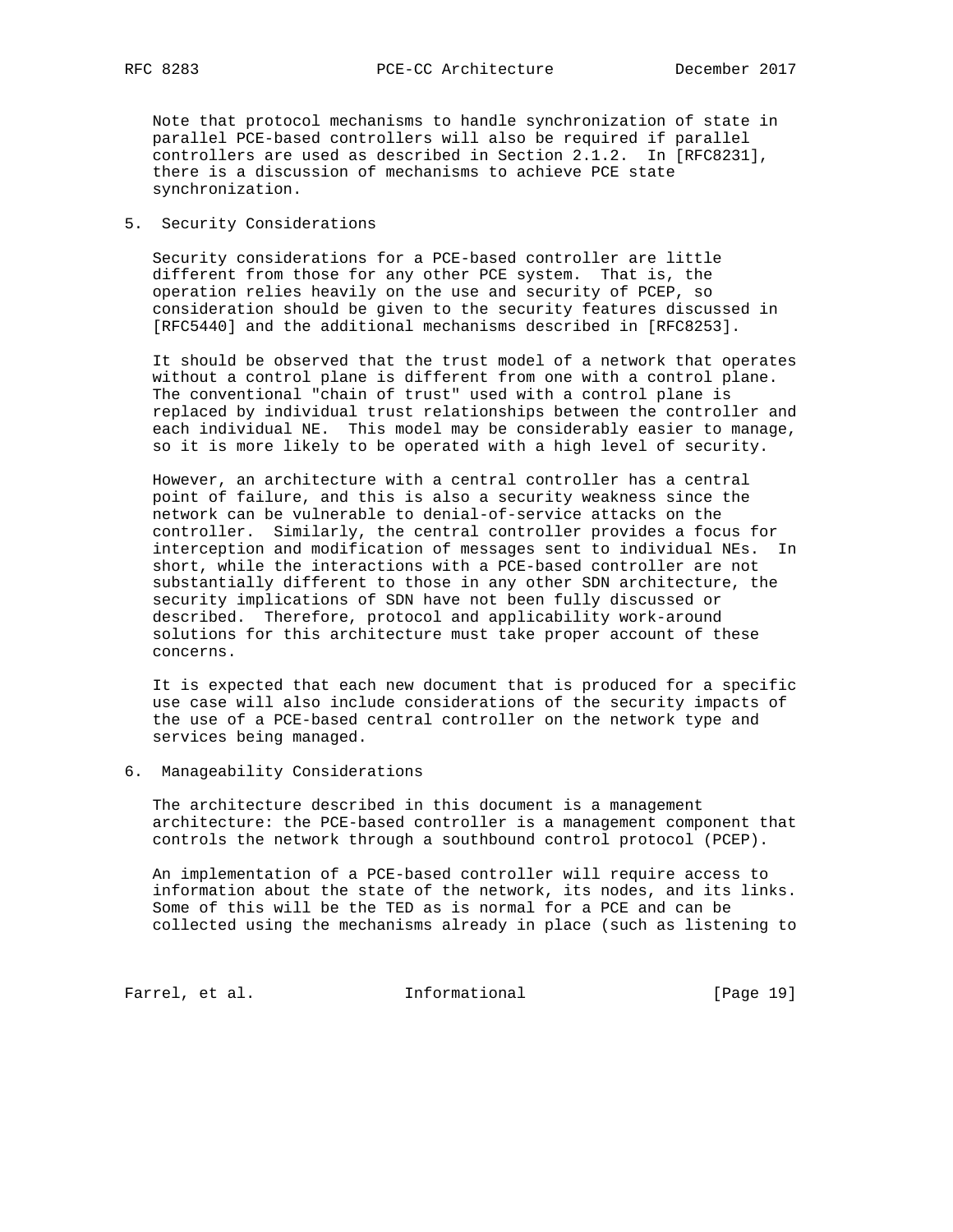the IGPs, using BGP-LS [RFC7752], or northbound export of YANG-encoded data [YANG-TE] from the network elements to the controller). More information may be collected in the LSP database for stateful PCEs as described in [RFC7399] and [RFC8231]. Additional information may be needed for other specific use cases and will need to be collected and passed to the controller. This may require protocol extensions for the mechanisms listed in this paragraph.

 The use of different PCEP options and protocol extensions may have an impact on interoperability, which is a management issue. As noted in Section 4, protocol extensions should be done in a way that makes it possible to identify profiles of PCEP to aid interoperability, and this will aid deployment and manageability.

 [RFC5440] contains a substantive Manageability Considerations section that examines how a PCE-based system and a PCE-enabled system may be managed. A MIB module for PCEP was published as [RFC7420], and a YANG module for PCEP has also been proposed [YANG-PCEP].

7. IANA Considerations

This document does not require any IANA actions.

- 8. References
- 8.1. Normative References
	- [RFC4655] Farrel, A., Vasseur, J., and J. Ash, "A Path Computation Element (PCE)-Based Architecture", RFC 4655, DOI 10.17487/RFC4655, August 2006, <https://www.rfc-editor.org/info/rfc4655>.
	- [RFC5440] Vasseur, JP., Ed. and JL. Le Roux, Ed., "Path Computation Element (PCE) Communication Protocol (PCEP)", RFC 5440, DOI 10.17487/RFC5440, March 2009, <https://www.rfc-editor.org/info/rfc5440>.
	- [RFC8281] Crabbe, E., Minei, I., Sivabalan, S., and R. Varga, "Path Computation Element Communication Protocol (PCEP) Extensions for PCE-Initiated LSP Setup in a Stateful PCE Model", RFC 8281, DOI 10.17487/RFC8281, December 2017, <https://www.rfc-editor.org/info/rfc8281>.

Farrel, et al. 1nformational [Page 20]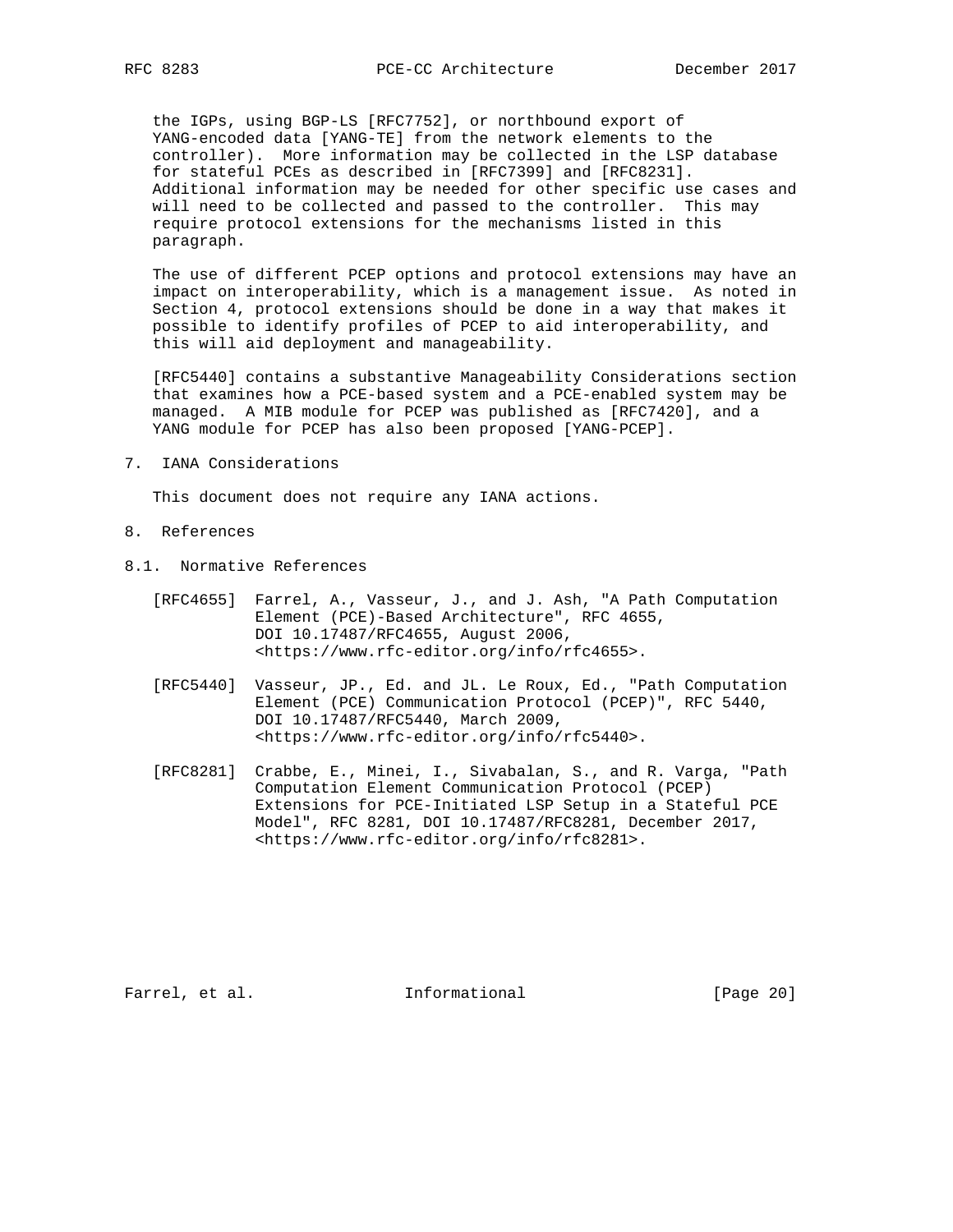#### 8.2. Informative References

- [PCECC] Zhao, Q., Li, Z., Khasanov, B., Ke, Z., Fang, L., Zhou, C., Communications, T., Rachitskiy, A., and A. Gulida, "The Use Cases for Using PCE as the Central Controller(PCECC) of LSPs", Work in Progress, draft-zhao-teas-pcecc-use-cases-02, October 2016.
- [PCEP-CONTROLLER]

 Zhao, Q., Li, Z., Dhody, D., Karunanithi, S., Farrel, A., and C. Zhou, "PCEP Procedures and Protocol Extensions for Using PCE as a Central Controller (PCECC) of LSPs", Work in Progress, draft-zhao-pce-pcep-extension-for-pce controller-06, October 2017.

[PCEP-WSON-RWA]

 Lee, Y. and R. Casellas, "PCEP Extension for WSON Routing and Wavelength Assignment", Work in Progress, draft-ietf-pce-wson-rwa-ext-07, November 2017.

- [RFC2702] Awduche, D., Malcolm, J., Agogbua, J., O'Dell, M., and J. McManus, "Requirements for Traffic Engineering Over MPLS", RFC 2702, DOI 10.17487/RFC2702, September 1999, <https://www.rfc-editor.org/info/rfc2702>.
- [RFC3985] Bryant, S., Ed. and P. Pate, Ed., "Pseudo Wire Emulation Edge-to-Edge (PWE3) Architecture", RFC 3985, DOI 10.17487/RFC3985, March 2005, <https://www.rfc-editor.org/info/rfc3985>.
	- [RFC4090] Pan, P., Ed., Swallow, G., Ed., and A. Atlas, Ed., "Fast Reroute Extensions to RSVP-TE for LSP Tunnels", RFC 4090, DOI 10.17487/RFC4090, May 2005, <https://www.rfc-editor.org/info/rfc4090>.
	- [RFC4364] Rosen, E. and Y. Rekhter, "BGP/MPLS IP Virtual Private Networks (VPNs)", RFC 4364, DOI 10.17487/RFC4364, February 2006, <https://www.rfc-editor.org/info/rfc4364>.
	- [RFC4427] Mannie, E., Ed. and D. Papadimitriou, Ed., "Recovery (Protection and Restoration) Terminology for Generalized Multi-Protocol Label Switching (GMPLS)", RFC 4427, DOI 10.17487/RFC4427, March 2006, <https://www.rfc-editor.org/info/rfc4427>.

Farrel, et al. 1nformational [Page 21]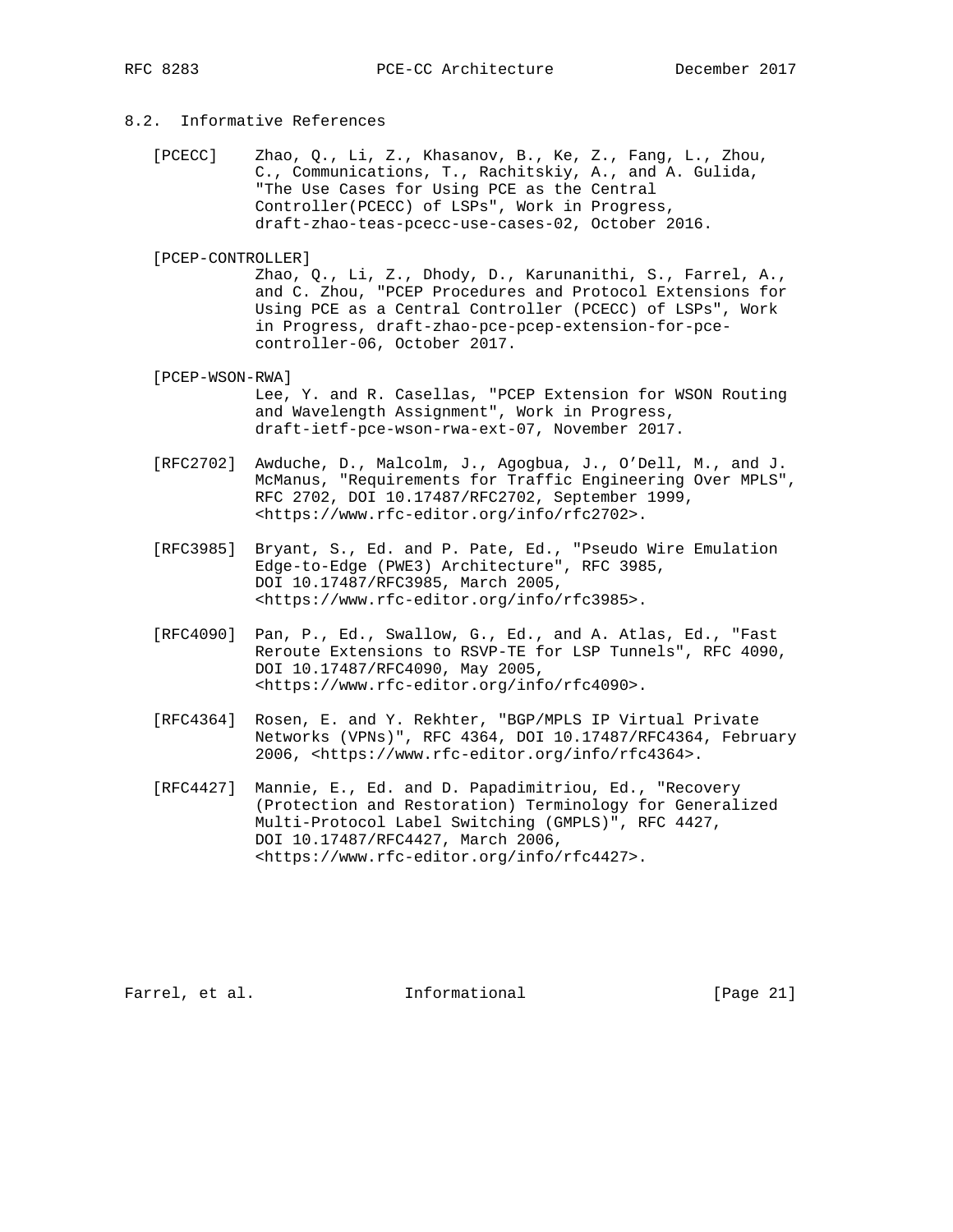- [RFC6805] King, D., Ed. and A. Farrel, Ed., "The Application of the Path Computation Element Architecture to the Determination of a Sequence of Domains in MPLS and GMPLS", RFC 6805, DOI 10.17487/RFC6805, November 2012, <https://www.rfc-editor.org/info/rfc6805>.
- [RFC7025] Otani, T., Ogaki, K., Caviglia, D., Zhang, F., and C. Margaria, "Requirements for GMPLS Applications of PCE", RFC 7025, DOI 10.17487/RFC7025, September 2013, <https://www.rfc-editor.org/info/rfc7025>.
- [RFC7399] Farrel, A. and D. King, "Unanswered Questions in the Path Computation Element Architecture", RFC 7399, DOI 10.17487/RFC7399, October 2014, <https://www.rfc-editor.org/info/rfc7399>.
- [RFC7420] Koushik, A., Stephan, E., Zhao, Q., King, D., and J. Hardwick, "Path Computation Element Communication Protocol (PCEP) Management Information Base (MIB) Module", RFC 7420, DOI 10.17487/RFC7420, December 2014, <https://www.rfc-editor.org/info/rfc7420>.
- [RFC7432] Sajassi, A., Ed., Aggarwal, R., Bitar, N., Isaac, A., Uttaro, J., Drake, J., and W. Henderickx, "BGP MPLS-Based Ethernet VPN", RFC 7432, DOI 10.17487/RFC7432, February 2015, <https://www.rfc-editor.org/info/rfc7432>.
- [RFC7491] King, D. and A. Farrel, "A PCE-Based Architecture for Application-Based Network Operations", RFC 7491, DOI 10.17487/RFC7491, March 2015, <https://www.rfc-editor.org/info/rfc7491>.
- [RFC7665] Halpern, J., Ed. and C. Pignataro, Ed., "Service Function Chaining (SFC) Architecture", RFC 7665, DOI 10.17487/RFC7665, October 2015, <https://www.rfc-editor.org/info/rfc7665>.
- [RFC7752] Gredler, H., Ed., Medved, J., Previdi, S., Farrel, A., and S. Ray, "North-Bound Distribution of Link-State and Traffic Engineering (TE) Information Using BGP", RFC 7752, DOI 10.17487/RFC7752, March 2016, <https://www.rfc-editor.org/info/rfc7752>.
- [RFC8231] Crabbe, E., Minei, I., Medved, J., and R. Varga, "Path Computation Element Communication Protocol (PCEP) Extensions for Stateful PCE", RFC 8231, DOI 10.17487/RFC8231, September 2017, <https://www.rfc-editor.org/info/rfc8231>.

Farrel, et al. 1nformational [Page 22]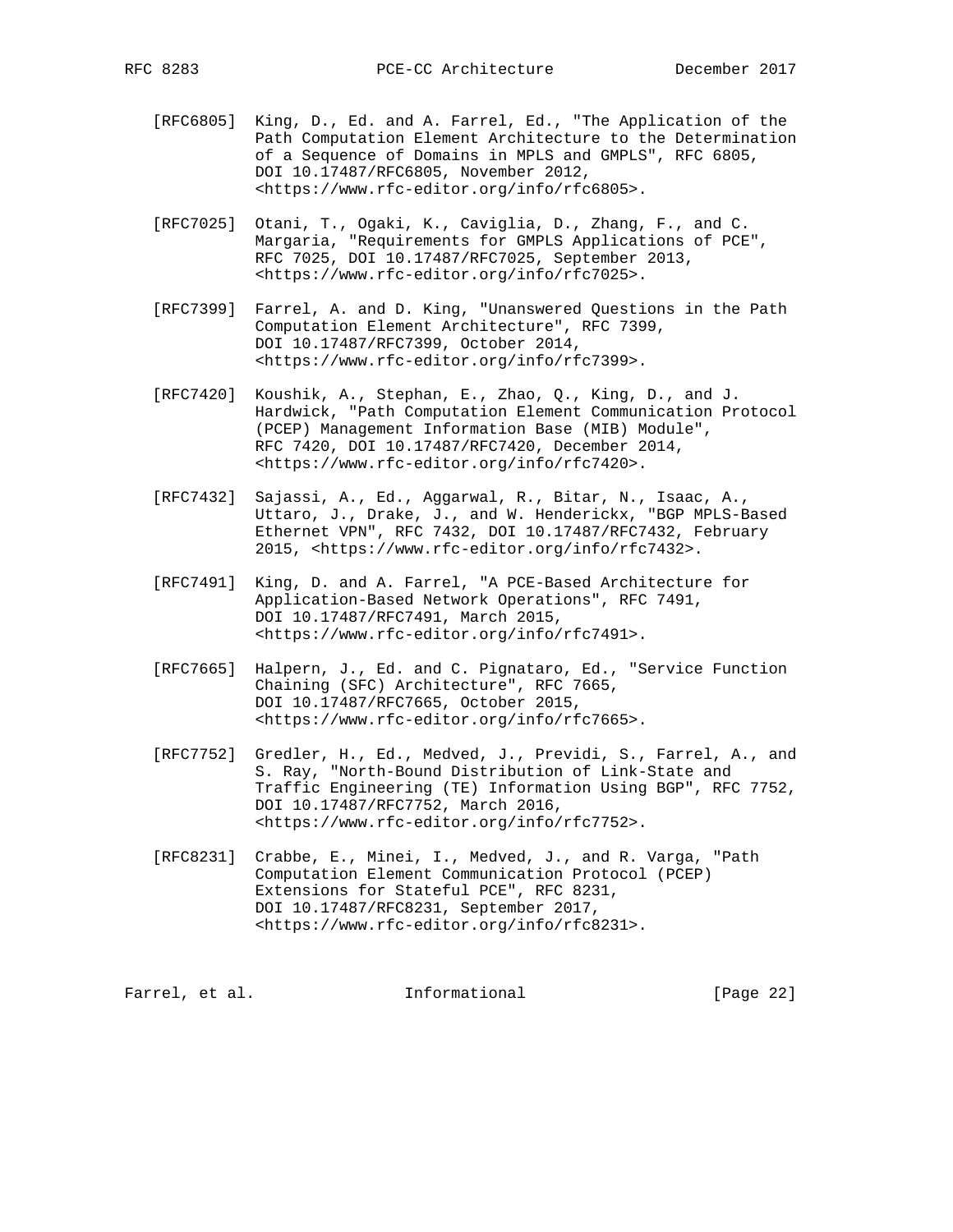- [RFC8253] Lopez, D., Gonzalez de Dios, O., Wu, Q., and D. Dhody, "PCEPS: Usage of TLS to Provide a Secure Transport for the Path Computation Element Communication Protocol (PCEP)", RFC 8253, DOI 10.17487/RFC8253, October 2017, <https://www.rfc-editor.org/info/rfc8253>.
- [SR-ARCH] Filsfils, C., Previdi, S., Ginsberg, L., Decraene, B., Litkowski, S., and R. Shakir, "Segment Routing Architecture", Work in Progress, draft-ietf-spring segment-routing-13, October 2017.
- [YANG-PCEP] Dhody, D., Hardwick, J., Beeram, V., and j. jefftant@gmail.com, "A YANG Data Model for Path Computation Element Communications Protocol (PCEP)", Work in Progress, draft-ietf-pce-pcep-yang-05, June 2017.
- [YANG-TE] Liu, X., Bryskin, I., Beeram, V., Saad, T., Shah, H., and O. Dios, "YANG Data Model for Traffic Engineering (TE) Topologies", Work in Progress, draft-ietf-teas-yang-te topo-13, October 2017.

### Acknowledgments

 The ideas in this document owe a lot to the work started by the authors of [PCECC] and [PCEP-CONTROLLER]. The authors of this document fully acknowledge the prior work and thank those involved for opening the discussion. The individuals concerned are: King Ke, Luyuan Fang, Chao Zhou, Boris Zhang, and Zhenbin Li.

 This document has benefited from the discussions within a small ad hoc design team; the members of which are listed as document contributors.

 Thanks to Michael Scharf and Andy Malis for a lively discussion of this document.

 Thanks to Phil Bedard, Aijun Wang, and Elwyn Davies for last call comments on this document.

 Spencer Dawkins, Adam Roach, and Ben Campbell provided helpful comments during IESG review.

Farrel, et al. 100 mm = Informational [Page 23]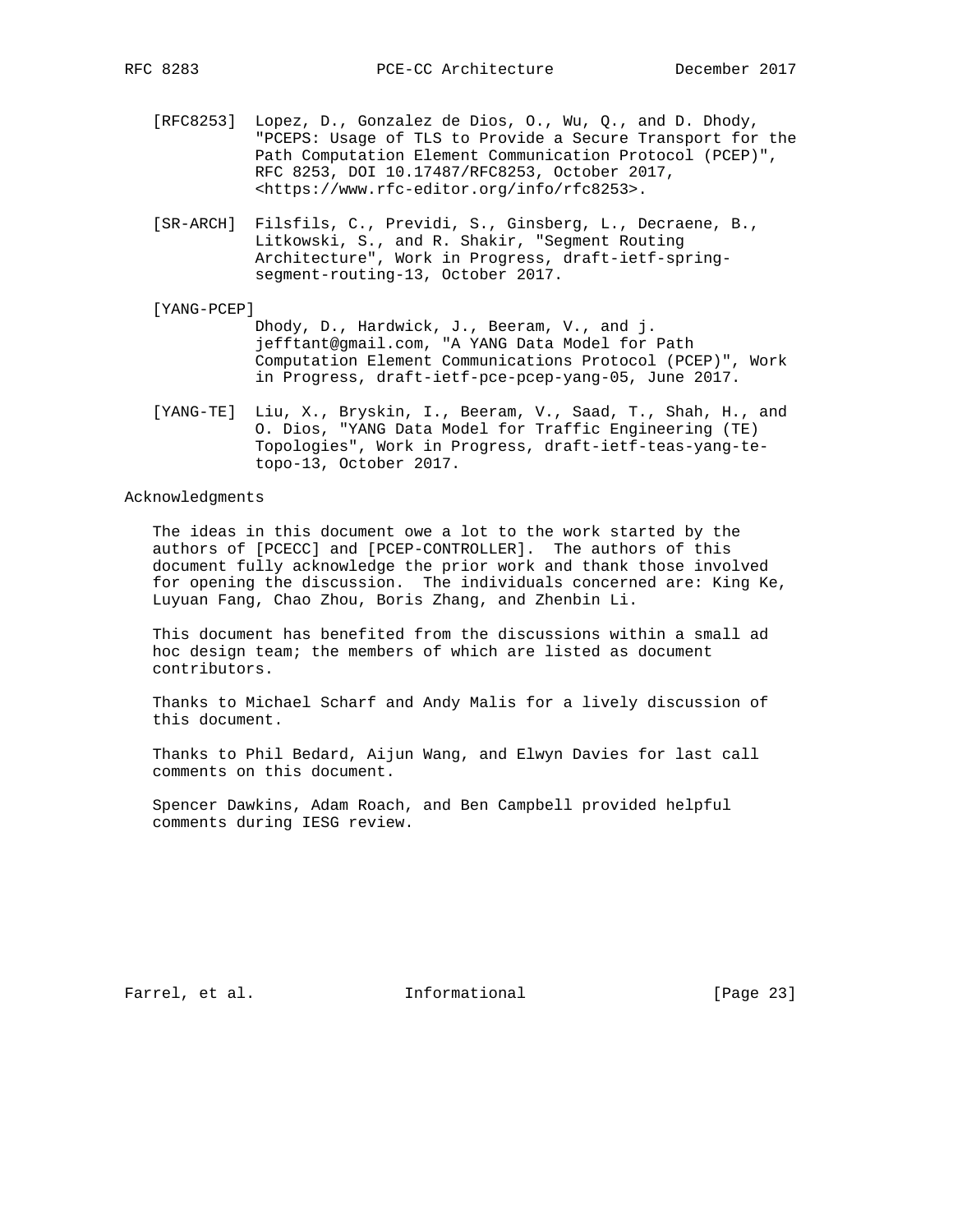Contributors

 The following people contributed to discussions that led to the development of this document:

 Cyril Margaria Email: cmargaria@juniper.net

 Sudhir Cheruathur Email: scheruathur@juniper.net

 Dhruv Dhody Email: dhruv.dhody@huawei.com

 Daniel King Email: daniel@olddog.co.uk

 Iftekhar Hussain Email: IHussain@infinera.com

 Anurag Sharma Email: AnSharma@infinera.com

 Eric Wu Email: eric.wu@huawei.com

Farrel, et al. 1nformational [Page 24]